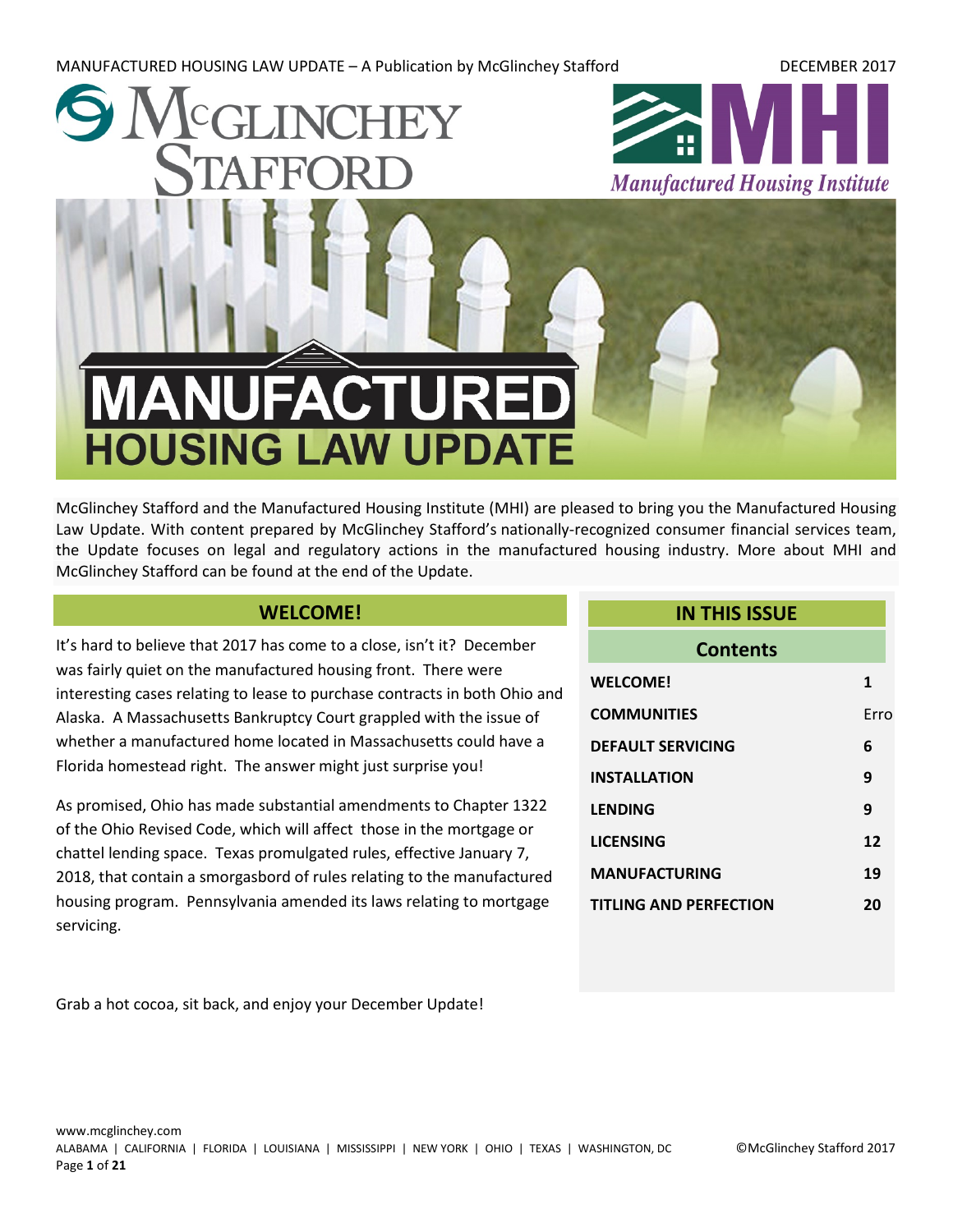# **COMMUNITIES**

**CASE LAW**

**FHA – Service animal** 



|                  | CASE NAME: Sanzaro v. Ardiente Homeowners |
|------------------|-------------------------------------------|
|                  | Association, LLC                          |
| DATF:            | 11/30/2017                                |
| <i>CITATION:</i> | United States District Court, D. Nevada.  |
|                  | Slip Copy. 2017 WL 5895133                |

Deborah and Michael Sanzaro were the owners of property in the Ardiente development. An HOA clubhouse was located in this development, accessible by Ardiente members and their guests.

The Social Security Administration found Deborah Sanzaro was disabled and unable to walk unassisted, and granted her disability benefits. Plaintiffs acquired a dog to assist her with her pain levels and limited mobility ("Angel").

Plaintiffs alleged three separate incidents wherein the Ardiente HOA denied Deborah and her alleged service animal entry into the clubhouse.

Plaintiffs brought 102 causes of action for "discrimination against the disabled, breach of contract and other torts," including claims under the Americans with Disabilities Act and the Fair Housing Act, and Nev. Rev. Stat. § 651.075, precluding places of public accommodation from refusing admittance to a person with a service animal.

The Court previously dismissed Plaintiffs' suit. On appeal, the Ninth Circuit affirmed in part and reversed and remanded in part. As a result, seven causes of action remained, arising under or with reference to the FHA and ADA, including a claim under Nev. Rev. Stat. § 651.075.

The Court found issues of material fact that prevented the Court from finding, as a matter of law, that the clubhouse was a place of public accommodation under the ADA. Therefore, the Court denied summary judgment on Plaintiffs' ADA claims alleging violations based on: the Defendants' requirement that Plaintiffs provide documentation that Angel was a service animal; the Defendants' requirement that Deborah Sanzaro verify the need for a service animal; and Defendants' requirement that Deborah Sanzaro prove she was disabled.

Also, because the Court did not find that Plaintiffs established that the HOA clubhouse constituted a dwelling under the FHA, the Court denied Plaintiffs' second request finding that the Defendants violated Plaintiffs' rights under the FHA. The Court found that there were disputed or unclarified facts regarding the use of the clubhouse in relation to the enjoyment of the dwelling.

Further, the Court found that the evidence presented in support of Angel being a service animal was insufficient as a matter of law. This evidence included: Plaintiffs' declarations that Angel had been trained to retrieve Deborah's cell phone when it falls on the ground and even retrieve Deborah's walker; a letter from their veterinarian requesting Angel be authorized to be registered as a service animal; a letter from their veterinarian that Angel had received the necessary shots and vaccinations; and a patch issued by "Registeredservicesdogs.com" indicating that Angel was a service dog. The Court denied Plaintiffs' motion for summary judgment on their state law claims based on Defendants' requiring that Plaintiff provide documentation that Angel was a service animal and verification of her need for a service animal.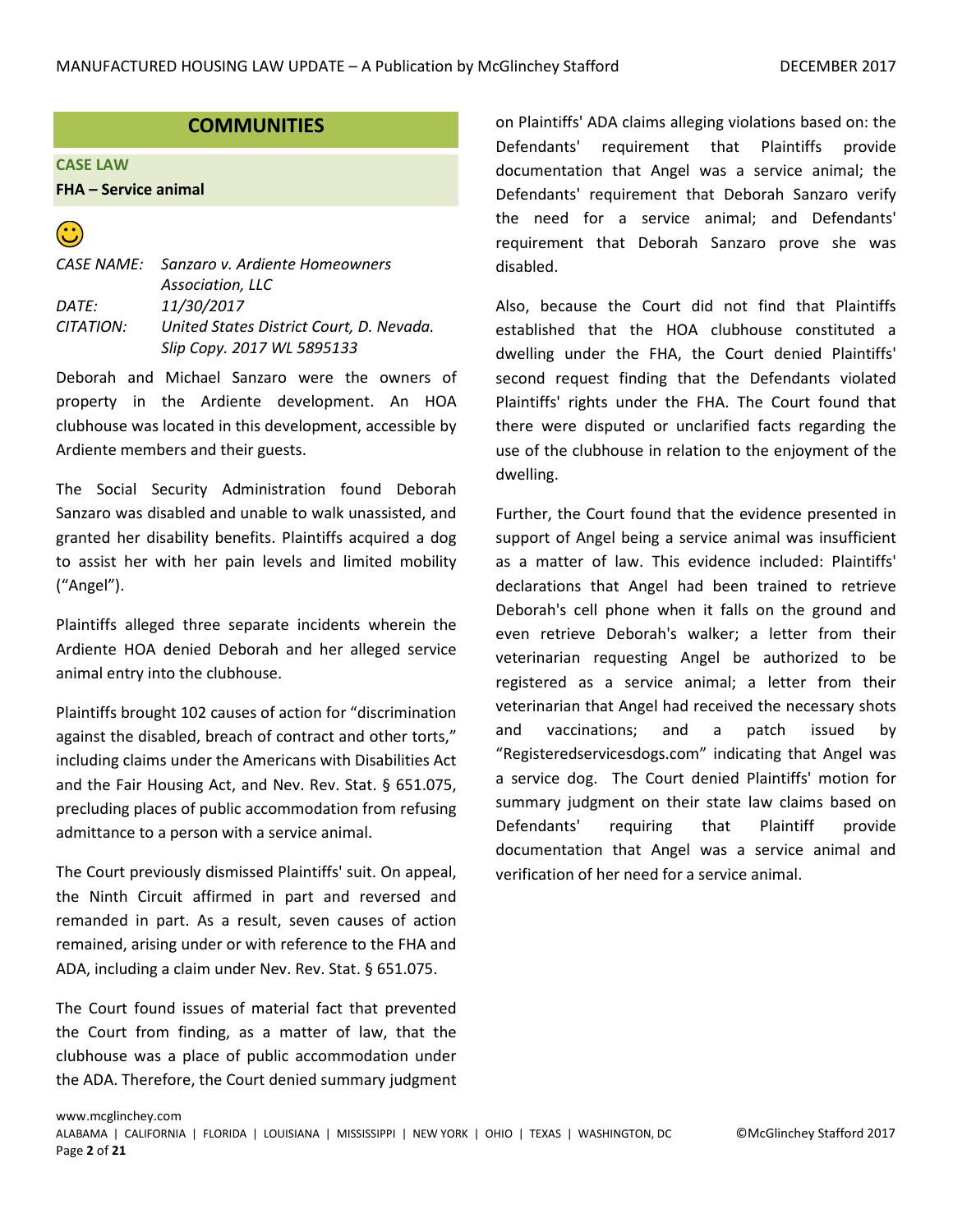### **CASE LAW**

### **Rent – Bankruptcy**

 $\bigodot$ 

*CASE NAME: In re Roberson DATE: 12/06/2017 CITATION: United States Bankruptcy Court, N.D. Ohio. Slip Copy. 2017 WL 6060598*

The debtors filed chapter 7. Subsequently, the debtors filed a Motion for Sanctions for Violation of Automatic Stay, alleging that creditor GCB Properties III, Ltd. dba Cleveland Real Estate Pros.com threatened an eviction action and made related collection efforts against the debtors in violation of the automatic stay. The Court found the that the creditor had violated the automatic stay and ordered the creditor to pay the debtors' attorney's fees in the amount of \$1,680, but denied the debtors' request to award noneconomic and punitive damages.

The debtors filed a motion to show cause why the creditor should not be found in contempt and sanctioned for failure to pay the \$1,680 in attorney's fees, The Court declined to find the creditor in contempt, ruling that the order to pay damages did not clearly exclude the possibility of setoff as a means of satisfying the Court's order.

The debtors filed a motion to amend the Court's order to clarify that no right of setoff existed.

The Court found that, although the debtors paid no rent from April 1, 2016, through September 30, 2016, the creditor had no postpetition claim for unpaid rent to set off the awarded attorney's fees. Any debt owed a landlord on a lease deemed rejected by the trustee pursuant to 11 U.S.C. § 365(d)(1), including postpetition rent arrearages, is deemed a prepetition debt under 11 U.S.C. § 365(g)(1).

Since the trustee did not move to assume or reject the debtors' lease with the creditor, the lease was deemed rejected May 31, 2016, sixty days after the petition was filed.

The Court agreed with the line of cases that hold that holdover tenants are not liable for postpetition rent simply because they wait for landlords to take the steps to complete an eviction action.

In addition, the record suggested that the creditor itself was responsible for the failure to take timely action that allowed the debtors to remain on the premises beyond the 60–days provided for the trustee to assume or reject an unexpired lease of residential real property. The creditor could have moved for relief from stay shortly after receiving notice of the debtors' bankruptcy. In addition, the creditor could have sought to have the stay annulled under section 362(d), could have sought expedited relief under section 362(f), or could have sought a determination that any order granting relief from stay have immediate effect under Bankruptcy Rule 4001(a)(3).

The Court granted the debtors' motion and amended the Court's order to clarify that the creditor's purported claim for postpetition rent was discharged, leaving the creditor with no claim to set off.

### **CASE LAW**

```
Eviction – Lease-purchase
```

|           | CASE NAME: A.L. COZZETTI, Appellant, v. RAY MADRID, |
|-----------|-----------------------------------------------------|
|           | Appellee                                            |
| DATF:     | 12/13/2017                                          |
| CITATION: | Supreme Court of Alaska. Not Reported in            |
|           | P.3d. 2017 WL 6395736                               |

Madrid, the purchaser or lessor of a mobile home, fell behind on his monthly payments, and Cozzetti, claiming to be the owner of the home, brought a forcible entry and detainer (FED) action to evict him. Madrid argued that he was a purchaser, not a renter, and therefore he could not be evicted through an FED action. He also argued that Cozzetti violated the Unfair Trade Practices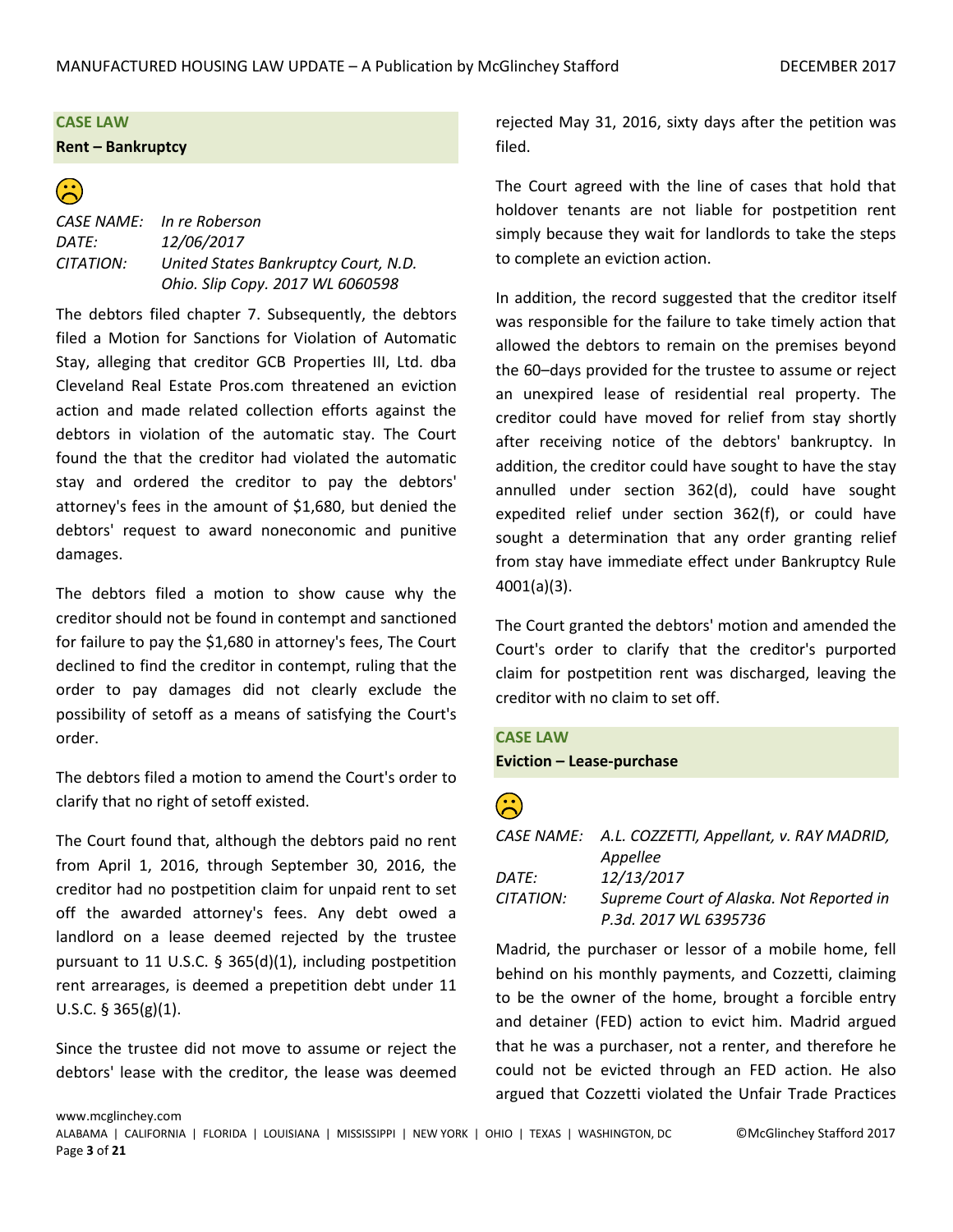and Consumer Protection Act (UTPA) by misrepresenting the ownership of the mobile home and by asserting in the FED action that Madrid was merely a renter. The district court granted judgment for possession to Cozzetti.

On appeal, the superior court held that the mobile home was personal property, not real property, meaning that the transaction was subject to the UTPA. It then held that the contract was an installment purchase agreement and not a lease.

Having determined that Madrid was a buyer, not a renter, the Court indicated that it would not enforce the forfeiture provisions of the contract. Because Madrid had already paid more than the remaining balance into the court registry, Madrid had a right to the title to the mobile home.

Further, Cozzetti violated the UTPA in the FED action by misrepresenting that Madrid was a mere renter, and Cozzetti's two misrepresentations as to the title of the property — first when he indicated on the contract that the property was owned by the Agency for Native Advocacy, Inc., and second when he represented to the court that he was in fact the owner — also violated the UTPA. Cozzetti appealed.

The Supreme Court of Alaska found that the contract specifically provided that Cozzetti would transfer title to Madrid upon completion of all monthly payments. Such provisions are characteristic of installment agreements, and the Alaska UCC specifically provides that transactions in the form of a lease may create a security interest if the "lessee has an option to become the owner of the goods for no additional consideration or for nominal additional consideration on compliance with the lease agreement."

The agreement also provided that "[i]n the event of default, ... all monies paid will be considered rents," and Madrid would "waive all rights to equitable ownership and forfeit[ ] all funds paid." This implied that, prior to

default, Madrid's payments would not be considered rents.

Further, the agreement required a non-refundable initial payment of \$2,000, but the Alaska Uniform Residential Landlord and Tenant Act (URLTA) prohibits security deposits of more than two months' rent as well as nonrefundable security deposits. And the agreement made Madrid responsible for maintenance and repairs of the property and appliances, which under the URLTA must remain a landlord's responsibility.

The Court also found that enforcing the forfeiture would deprive Madrid of his equity in the home; in contrast, permitting him to pay the remaining balance had the virtue of putting the parties in the positions they bargained for at the outset.

In the absence of any evidence Cozzetti's initial misrepresentation as to the owner of the property actually led to the conveyance or transfer of the mobile home, the Court could not say that it violated the UTPA. However, the Court concluded that Cozzetti's misrepresentation of Madrid as a renter damaged Madrid by leading the district court to improperly grant judgment against Madrid. Further, this deceptive conduct occurred "in connection with the sale or advertisement of good or services," making the conduct subject to the UTPA,

The superior court's determination that Cozzetti's dual misrepresentations of ownership violated the UTPA was reversed. The superior court's decisions were otherwise affirmed.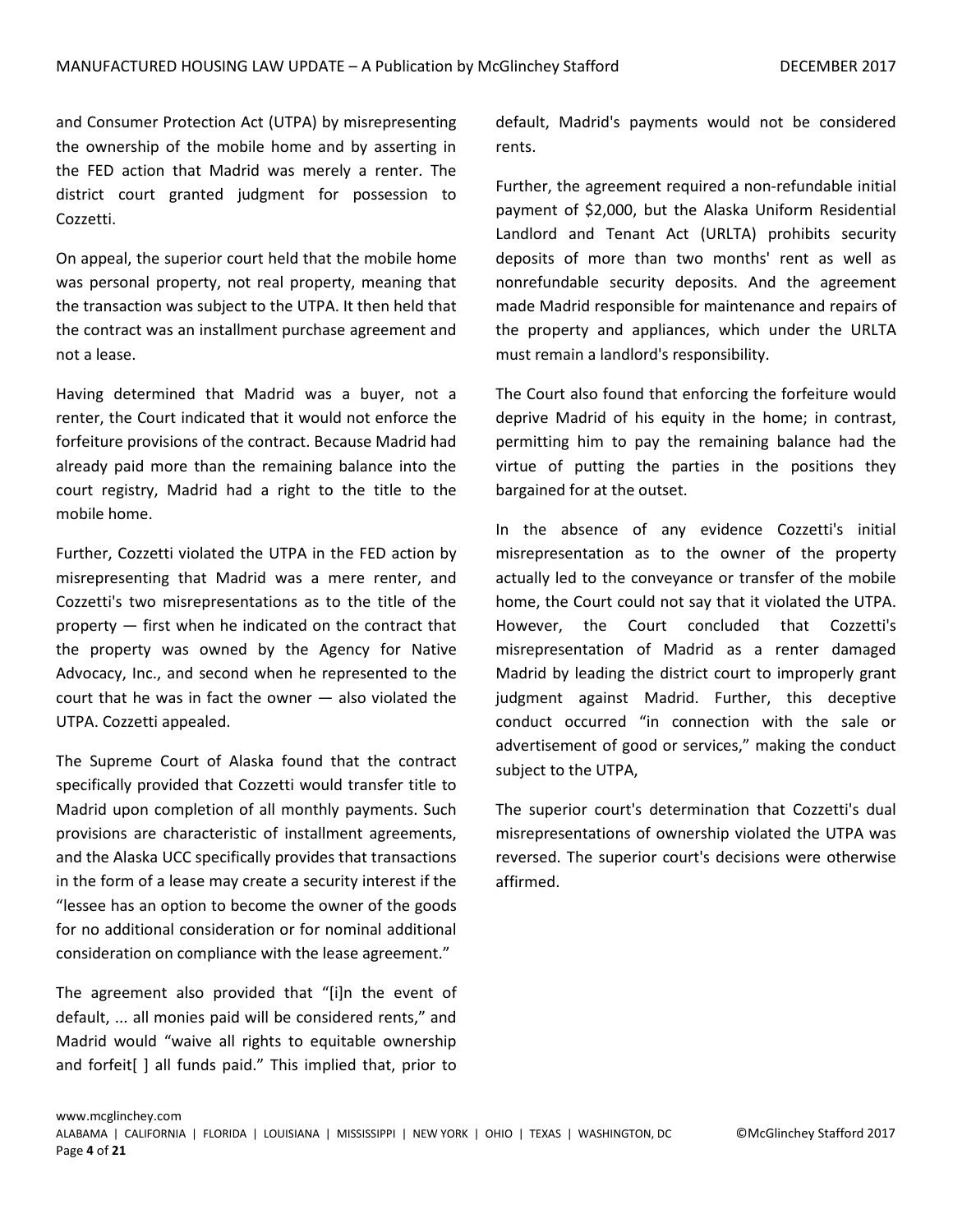### **CASE LAW**

**Eviction – Lease-purchase** 

# $\bigodot$

*CASE NAME: KEDAR ARMY, ET AL., PLAINTIFFS-APPELLANTS, v. RACHELLE DUNLAP, DEFENDANT-APPELLEE DATE: 12/18/2017 CITATION: Court of Appeals of Ohio, Third District, Van Wert County. Slip Copy. 2017 WL 6450824*

Dunlap wanted to rent or purchase a mobile home as soon as possible. Appellants, who ran a mobile home park, indicated they had nothing available to rent, but they had at least two mobile homes available for purchase, including one that appellants said was a 1990 model.

Dunlap entered into an oral agreement with appellants to purchase the home for \$16,900, with a \$10,000 down payment. Dunlap did not have the mobile home inspected or appraised. Dunlap was to pay the remaining balance in monthly installments of \$190. Dunlap was also responsible for a monthly lot fee. Dunlap and appellants signed a written lease agreement for the lot and a separate agreement for the "lease" of the 1990 mobile home to reflect the monthly payments toward purchase, though no written contract for the purchase of the mobile home was ever signed by Dunlap.

When Dunlap listed the mobile home for sale, a potential purchaser informed her that the mobile home could not be newer than 1975 because the model was no longer made after that year. Dunlap found out a model such as hers in "good" condition was only worth about \$2,000.

Dunlap attempted to get a copy of the title from appellants, and to negotiate about the return of her money, less any money she owed for rent, but was unsuccessful. Appellants advised Dunlap she could not sell the mobile home because she did not have the title to it.

Appellants filed a "Complaint in Forcible Entry and Detainer" for nonpayment. Dunlap filed an answer and a counterclaim and vacated the home, which she had professionally cleaned.

The trial court determined that the Plaintiff used leases from 1977 which were in violation of Ohio Landlord Tenant law. The Sales Agreement drafted by the Plaintiff was contrary to law and was void. The trial court limited Plaintiff's recovery to lot rent because the purported sales/ lease-purchase agreement was void, and treated the "down payment" amount as a deposit that appellants wrongfully withheld. The trial court awarded Dunlap the remaining \$8,000 from her deposit, plus interest, less lot rent. Dunlap was also awarded attorney's fees which were statutory for the return of a deposit. Plaintiff appealed, claiming the trial court erred in not addressing the sales agreement as a part of the parties' contractual agreements and in voiding the lease.

The appeals court found that, while appellants characterized the agreement as a lease-purchase agreement, they really seemed to be attempting to enforce something akin to a "land installment contract." However, a land installment contract pursuant to Ohio Rev. Code § 5313.01 would not include a mobile home as it is not real property. There is a separate provision of the revised code that defines "lease-purchase agreements" of personal property. However, that provision specifically excludes motor vehicles from lease-purchase agreements, which pursuant to the definition of motor vehicle in Ohio Rev. Code § 4501.01 would include a mobile home.

Aside from finding that the oral contract was void, the trial court essentially found that appellants lacked "clean hands" to provide them with an equitable remedy. The trial court found that appellants had "preyed upon" Dunlap and that their conduct in this matter was "reprehensible."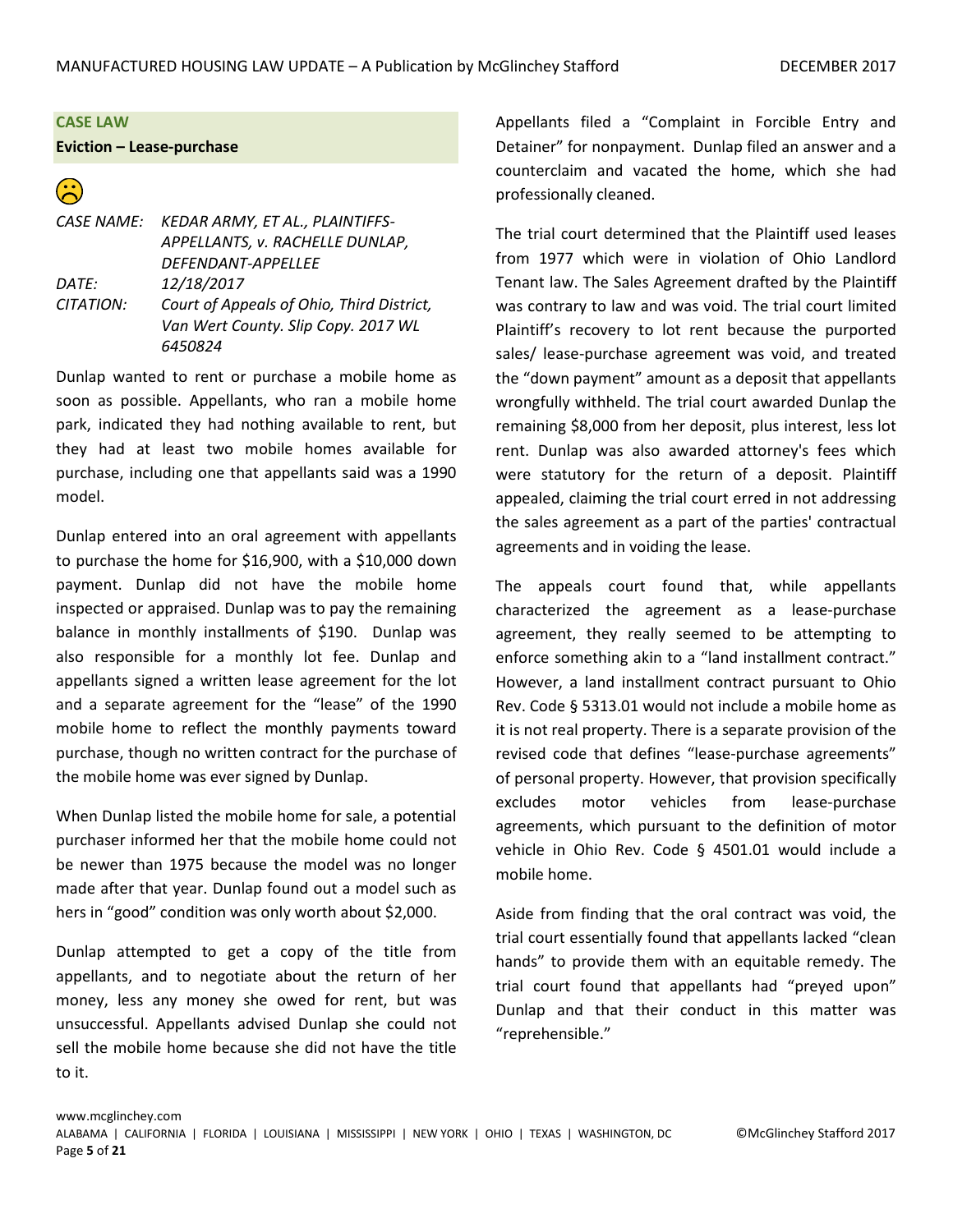Appellants also argued that even if the lease-purchase agreement was invalid, they still had a valid written lease agreement for the subject mobile home. The Court found, however, that there was never truly a "meeting of the minds" or an "agreement" for a "lease" of the mobile home. Both parties orally agreed that Dunlap would purchase a 1990 mobile home and that she would make 43 monthly payments to pay off that purchase. The written lease, and the amount of the monthly payment, seemed to serve only to memorialize those monthly payments for the purported purchase.

Affirmed.

# **ADOPTED RULE Ohio**

**Fire code** 



This amended rule includes Ohio. Admin. Code 1301:7-7- 01.121.5.2, to provide that no manufactured home that constitutes a serious hazard to occupant safety shall be occupied.

Also, Ohio. Admin. Code 1301:7-7-03.304.1.1 provides that accumulations of wastepaper, wood, hay, straw, weeds, litter or combustible or flammable waste or rubbish of any type, including but not limited to asphalt shingles, shall not be permitted to remain on a roof or in any court, yard, vacant lot, alley, parking lot, open space, or beneath a grandstand, bleacher, pier, wharf, manufactured home, recreational vehicle or other similar structure.

### **ADOPTED RULE**

**Ohio Residential Code – Exceptions** 

# $\bigodot$

Effective 1/1/2018, this rule amends Ohio Admin. Code 4101:8-1-01 to provide that the exception for manufactured housing from the provisions of the Residential Code of Ohio does not apply to the utility connections from the utility service point to the manufactured homes, except that a manufactured home located within a manufactured home park and used by the park operator to promote the sale/rental of manufactured homes in that park remains exempt. This exemption for homes within a park, used by the park operator to promote the sale/rental of manufactured homes in that park, also applies to the existing exception for alterations of, additions to, or changes of occupancy of manufactured homes.

## **DEFAULT SERVICING**

### **CASE LAW**

**Bankruptcy – "Ride-through"** 

|           | CASE NAME: In re: Rosemarie Francis McCray, a/k/a |
|-----------|---------------------------------------------------|
|           | Rose Marie McCray, a/k/a Rose McCray              |
| DATE:     | 11/30/2017                                        |
| CITATION: | United States Bankruptcy Court, E.D.              |
|           | Michigan, Southern Division. Slip Copy.           |
|           | 2017 WL 5956639                                   |

Please note that there was a similar case involving the same issue, with a different outcome, in the November Manufactured Housing Law Update.

The Debtor's Retail Installment Contract and Security Agreement to purchase a Mobile Home as the Debtor's residence was assigned to 21st Mortgage.

The Debtor filed chapter 7, indicating that the amount that the secured Creditor's claim was \$21,366.00. At the time she filed her bankruptcy, the Debtor was current on her payments.

The Debtor filed a Statement of Intention and checked a box to indicate that she intended to "Retain the property and enter into a Reaffirmation Agreement." She also checked a box to indicate that she intended to "Retain the property" and, for an explanation, stated "Pay and retain."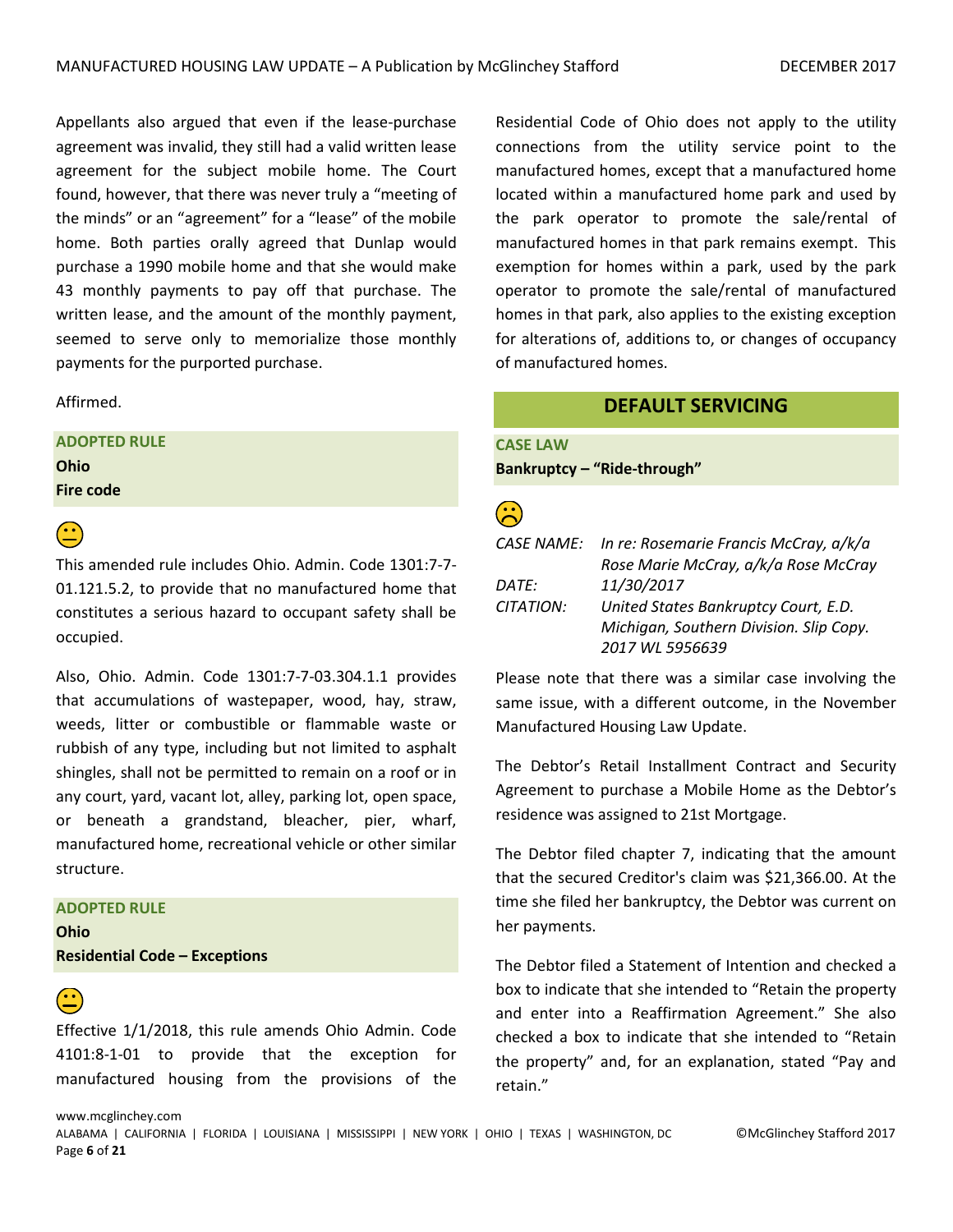The Creditor filed a Motion to Compel Compliance With 11 U.S.C. § 521(a)(2) and to Delay Entry of Discharge. The Creditor arguing that the Debtor must either reaffirm the debt, redeem the Home, or surrender the Home to the Creditor, and that the law does not permit her to just "Pay and retain" the Mobile Home.

The Debtor argued that she could not be compelled to enter into a reaffirmation agreement and that she may "Pay and retain" the Mobile Home even without a redemption or reaffirmation so long as she continued to make the payments on the Home. The Debtor also argued that the sole consequence under the Bankruptcy Code if she did not redeem or reaffirm is the termination of the automatic stay, with a finding that the property in question was no longer property of the bankruptcy estate.

According to the Court, following BAPCPA, the Bankruptcy Code provides some legal consequences for an individual debtor's failure to timely perform their duties under § 521(a)(2) with respect to personal property that secures a debt: under § 362(h)(1) the property is removed from the bankruptcy estate, the automatic stay is lifted, and the creditor is free to enforce its rights under applicable non-bankruptcy law. And if the debtor fails to perform their duty under § 521(a)(6) with respect to personal property that secures an allowed claim for the purchase price of the property, § 521(a)(6) expressly provides one more consequence: the debtor shall "not retain possession" of such property.

At issue here was not whether the Debtor had to perform her duties with respect to the Mobile Home under § 521 of the Bankruptcy Code. The Court agreed with the Creditor – she must. However, the particular remedy requested by the Creditor – delay of discharge – is not authorized by the Bankruptcy Code and conflicts with Federal Rule of Bankruptcy Procedure 4004(c).

Because the Debtor did not file a proper statement of intention that identified whether she intended to

redeem, reaffirm or surrender the Mobile Home, and because she did not in fact perform one of these three actions, the automatic stay was lifted by § 362(h)(1) and the Mobile Home was no longer property of the bankruptcy estate. The Creditor was free to enforce all of its non-bankruptcy law, bargained-for rights and remedies with respect to the Mobile Home, unencumbered by the Debtor's bankruptcy case.

The Court noted that this case was ready to proceed to discharge. Once that discharge is entered, it would be too late for the Debtor to enter into a reaffirmation agreement. To allow the Debtor an opportunity to negotiate and enter into a reaffirmation agreement with the Creditor, the Court delayed entry of the order denying the Motion for 14 days from the issuance of the opinion.

### **CASE LAW Rescission – Statute of Limitations**

# $\mathbf{\ddot{c}}$

|                  | CASE NAME: Fendon v. Bank of America, N.A. |
|------------------|--------------------------------------------|
| <i>DATE:</i>     | 12/12/2017                                 |
| <i>CITATION:</i> | United States Court of Appeals, Seventh    |
|                  | Circuit. 877 F.3d 714                      |

In 2007, James Fendon borrowed money from Bank of America, secured by a mortgage on his home. A borrower may rescind such a transaction for any reason within three days and, for some reasons, within three years. Fendon alleged that he notified the Bank on August 15, 2008; April 16, 2009; and June 17, 2010, that he was rescinding the loan, and that the Bank ignored the first two notices and rejected the third. In 2011 the Bank filed a foreclosure action in state court, and on March 23, 2016, a state court entered a final judgment confirming the foreclosure sale. That same day Fendon filed this suit seeking rescission and any other available relief.

The Court noted that, by the time Fendon began this suit it was too late to unwind the transaction, because the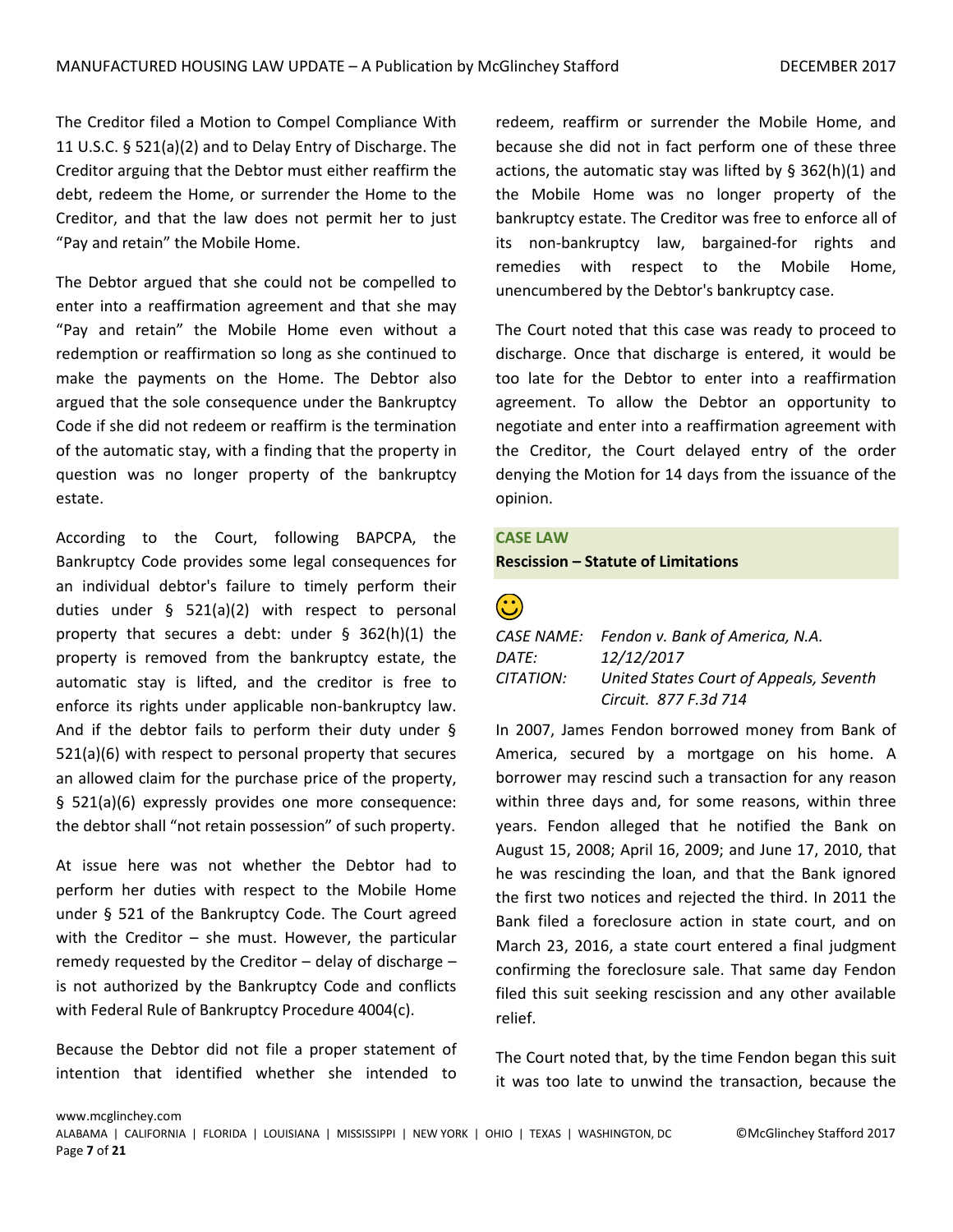property securing the loan had been sold. Federal district courts lack authority to revise the judgments of state courts.

The Bank maintained, and the district judge held, that the suit was untimely under 15 U.S.C. § 1640. The first sentence of § 1640(e) sets a one-year period of limitations for any claim under § 1640 as a whole. The second and later sentences of § 1640(e) provide some exceptions, but none of those applied.

On appeal, the Court noted that Fendon sent his first notice of rescission on August 15, 2008. A creditor has 20 days to act on such a notice. So by September 4, 2008, after the Bank ignored the notice, Fendon had suffered a legal wrong (if he was indeed entitled to rescind) and could have sued. Under federal law a claim accrues as soon as a person knows that he has been injured and thus possesses a "complete and present" right of action. Fendon asserted that the later notices, and sporadic communications to and from the Bank, extended the time for suit. Yet negotiations, requests for reconsideration, and new demands for action do not affect the time to sue on a claim that has already accrued. The Bank did not say or do anything during the years after September 2008 that established either equitable tolling or equitable estoppel. It followed that Fendon's claim for damages had expired more than six years before he filed this suit, which was properly dismissed.

Affirmed.

### **CASE LAW Bankruptcy – Homestead exemption**

| CASE NAME: In re Frost |                                       |
|------------------------|---------------------------------------|
| DATE:                  | 12/19/2017                            |
| CITATION:              | United States Bankruptcy Court, D.    |
|                        | Massachusetts, Eastern Division. Slip |
|                        | Copy. 2017 WL 6508965                 |

In 2016, the Debtors sold their home in Florida, relocated to Massachusetts, and purchased a mobile home, located in Carver, Massachusetts. They did not own the land on which the mobile home was situated. On July 28, 2017, the Debtors filed chapter 7 in Massachusetts.

The Debtors had resided in Massachusetts for fewer than 730 days when they commenced their chapter 7 case, and they resided in Florida for the entire 180 days preceding the move. They therefore agreed with the Trustee that under 11 U.S.C.  $\S$  522(b)(3)(A), the state whose exemptions they may elect was not Massachusetts, but Florida. Accordingly, the Debtors claimed their mobile home as exempt under Fla. Stat. § 222.05. The Trustee objected, arguing that Florida's statutory homestead exemption cannot be applied to property outside of the state.

Florida has two possible sources for a homestead exemption: one in the state's constitution, Fl. Const. Art. 10, § 4, and the other in a statute, Fla. Stat. § 222.05. The constitutional exemption applies only to real estate; the Debtors conceded that it did not shelter their mobile home. Rather, they relied solely on the Florida homestead statute.

The Trustee argued that this statutory homestead exemption includes an unstated requirement that the dwelling house in question be located in the State of Florida; in other words, he argued that the statutory exemption, by implicit prohibition, may not be applied extraterritorially.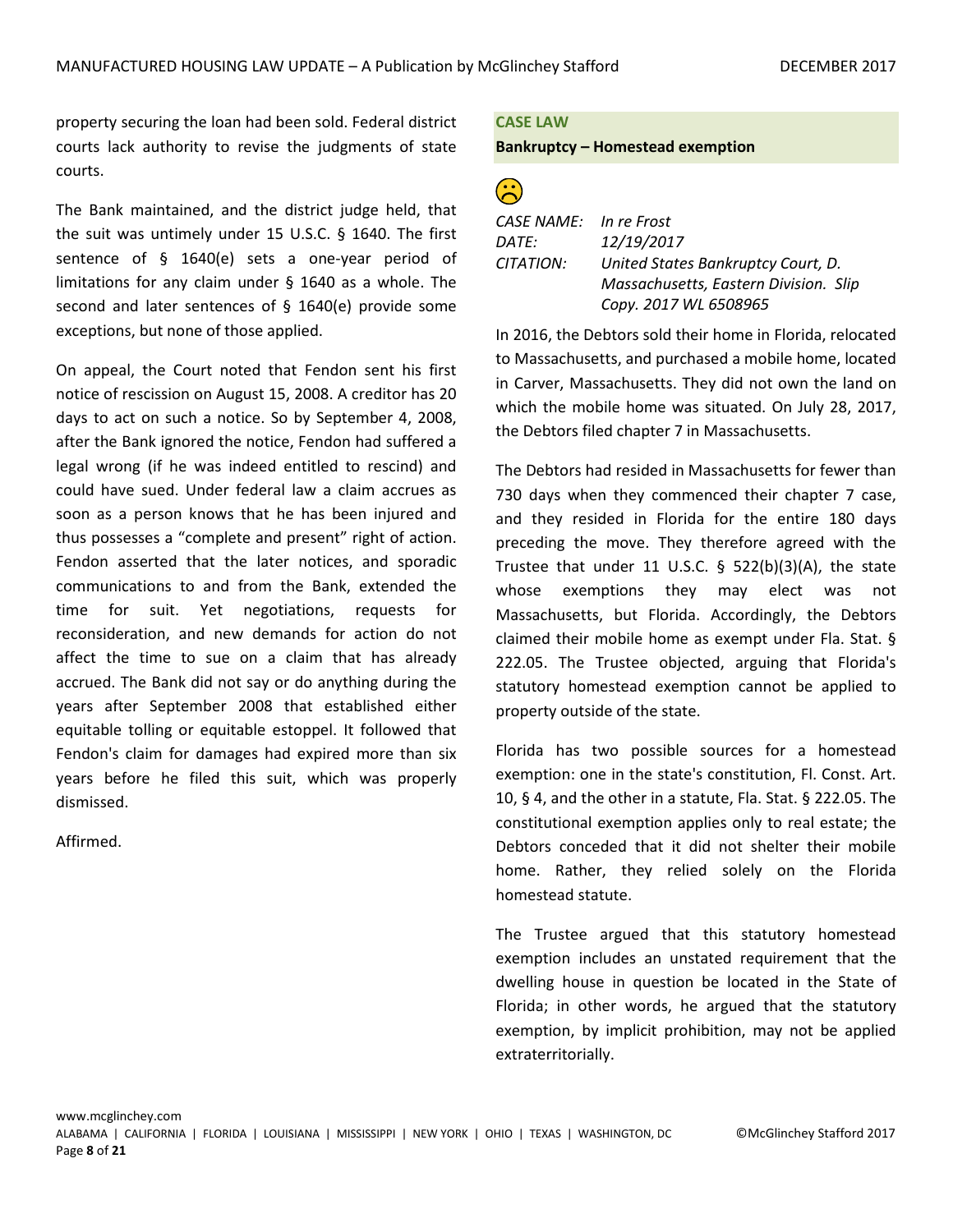According to the Court, homestead provisions are to be liberally construed in favor of maintaining the homestead property. In conjunction with (i) the silence of the statute on its application extraterritorially and (ii) the fact that, unlike Florida's constitutional homestead exemption, this statutory exemption applies not to real estate but to a mobile home, which is personalty used as a dwelling house, this principle required that the statutory exemption for mobile homes be determined to apply extraterritorially.

The Trustee's objection overruled.

### **INSTALLATION**

**ADOPTED RULE Texas Statement of ownership – Education** 

 $\widehat{\mathbf{C}}$ 

Effective 1/7/2018, this rule amends 10 Tex. Admin. Code §§ 80.2, 80.3, 80.32, 80.33, 80.36, 80.38, 80.40, 80.41, 80.73, 80.80, 80.90 and 80.91, relating to the regulation of the manufactured housing program. The rules were revised to comply with House Bill 2019 (85th Legislature, 2017 regular session) that amended the Manufactured Housing Standards Act and for clarification purposes.

Many of the amendments pertain to changing the name of the Statement of Ownership and Location to the Statement of Ownership and the removal of the term of lease-purchase.

Section 80.2(2): Clarification of the definition of business days to provide that if there is a time limitation of five (5) days or less, within the Standards Act, it is business days unless specified otherwise.

Section 80.3(g): The reference to the home previously being designated for business use is removed.

Section 80.32(p): The name of the Texas Manufactured Homeowners' Recovery Trust Fund changed to the Texas

Manufactured Homeowner Consumer Claims Program (Claims Program).

Section 80.33(g): Adds that:

(1) If a contracting installer subcontracts the installation to a licensed installer, the subcontracted installer who performs the installation shall complete the Notice of Installation, and submit the original signed form to the Department no later than seven (7) days after which the installation is completed, or not later than three (3) days for installers with a provisional license. The subcontracted installer may submit the required fee with the Notice of Installation Form.

(2) If a contracting installer subcontracts the installation to a licensed installer, and the subcontracted installer does not pay the fee, the contracting installer shall submit a copy of the Notice of Installation, labeled as such, with the required fee to the Department, no later than seven (7) days after which the installation is completed, or not later than three (3) days for subcontracted installers with a provisional license.

(3) Provisional installers that provide the installation are required to send a copy of the Notice of Installation to the Department's Field Office within three (3) days of the installation to ensure a timely inspection may be conducted.

(4) The timely submittal of the Notice of Installation after completion of the installation ensures the Department inspectors may inspect the manufactured home with utilities connected, but before the home is skirted.

Section 80.38(b): Removes the requirement that the Governor of Texas must declare existence of an emergency, which allows the consumer the right to waive their three day right of rescission in case of an emergency, rather than only after a governor declared natural disaster.

Section 80.41 Adds that: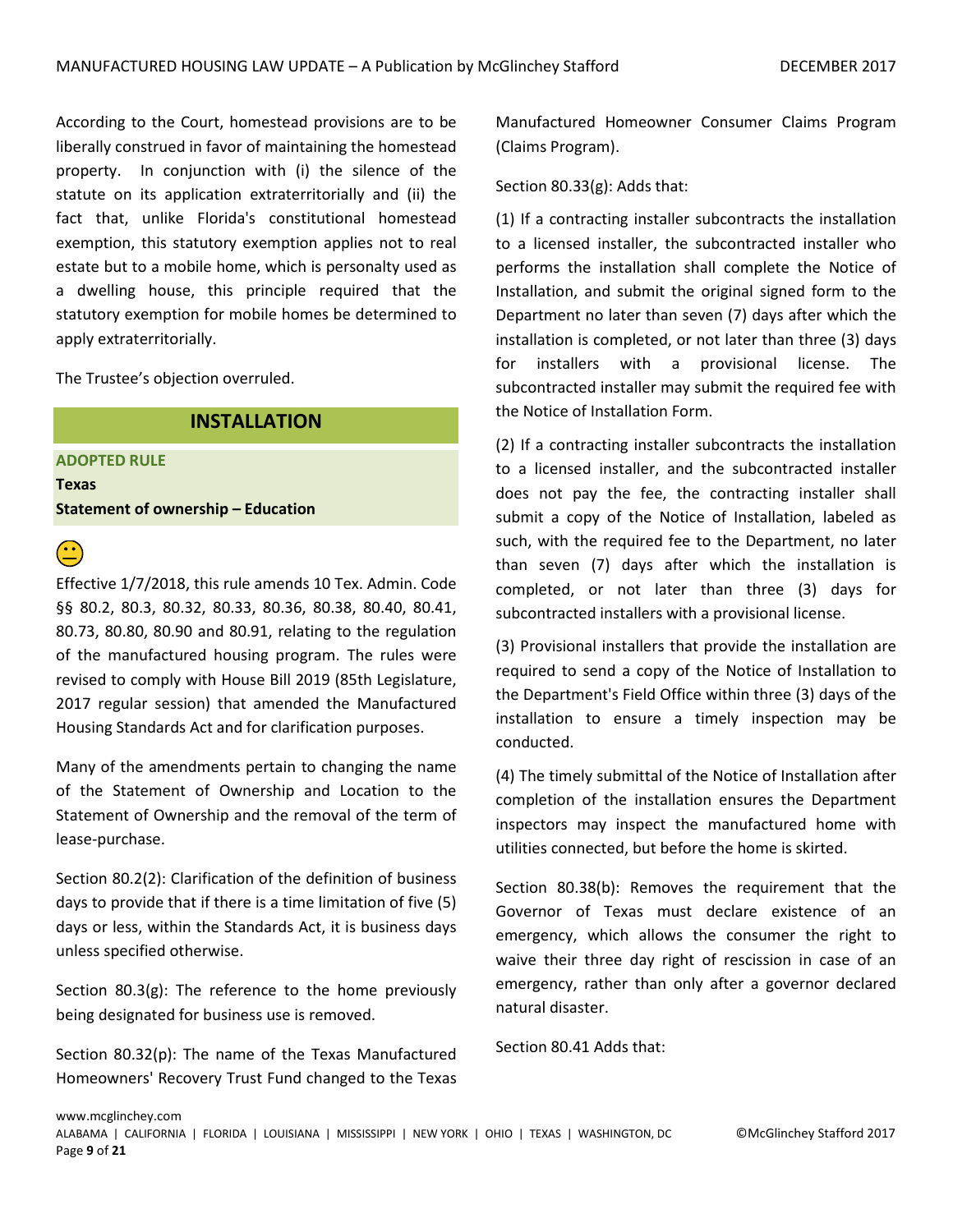All related persons added to a retailer's license are required to take the initial eight (8) hour course of instruction in the law, including instruction in consumer protection regulations and the four (4) hour retailer education course prior to being added to the retailer's license.

All related persons added to an installer's license are required to take the initial eight (8) hour course of instruction in the law, including instruction in consumer protection regulations and the four (4) hour installer education course prior to being added to the installer's license.

All related persons added to a retailer/installer license or retailer/installer/broker license are required to take the initial eight (8) hour course of instruction in the law, including instruction in consumer protection regulations; the four (4) hour retailer education course; and the four (4) hour installer education course prior to being added to the license.

All related persons added to a manufacturer's license are required to take the initial eight (8) hour course of instruction in the law, including instruction in consumer protection regulations prior to being added to the manufacturer's license.

All related persons added to a broker's license are required to take the initial eight (8) hour course of instruction in the law, including instruction in consumer protection regulations prior to being added to the broker's license.

Section 80.41(d)(1): Removes all the Continuing Education specific hour requirements.

Section 80.41(d)(2): Adds the requirement that all related persons added to a license must complete the eight hours of continuing education every two years.

Section 80.41(e)(4)(A): Removes language requiring fingerprints to be obtained prior to applying for a license.

Section 80.41(f)(1)(C): The name of the Trust Fund changed to the Manufactured Homeowner Consumer Claims Program.

Section 80.73(i): Adds that:

(i) If a purchaser of a manufactured home for business use has proof that they disclosed to the retailer in writing at the time of purchase that the purchaser intended for a person to be present in the home for regularly scheduled work shifts of not less than eight (8) hours prior to purchasing a manufactured home for business use they may file a complaint with the Department if the manufactured home is not habitable.

(1) The complaint must be filed in writing to the Department within sixty (60) days of the later of the date of sale or the date of installation.

(2) The retailer is required to make the home habitable if after a Department inspection it is determined to be inhabitable and the proper evidence was submitted demonstrating the intended business use of the manufactured home.

The title of Subchapter F is changed from Manufactured Homeowners' Recovery Trust Fund to Manufactured Homeowner Consumer Claims Program.

The title of Section 80.80 is changed from Administration of Claims under the Manufactured Homeowners' Recovery Trust Fund to Manufactured Homeowner Consumer Claims Program.

Section 80.80(a), (b) and (f): Revised the name from Manufactured Homeowners' Recovery Trust Fund or the Fund to either Manufactured Homeowner Consumer Claims Program or the Claims Program.

Section 80.90(d): Removes the requirement for certified copies of supporting documentation to accept just copies.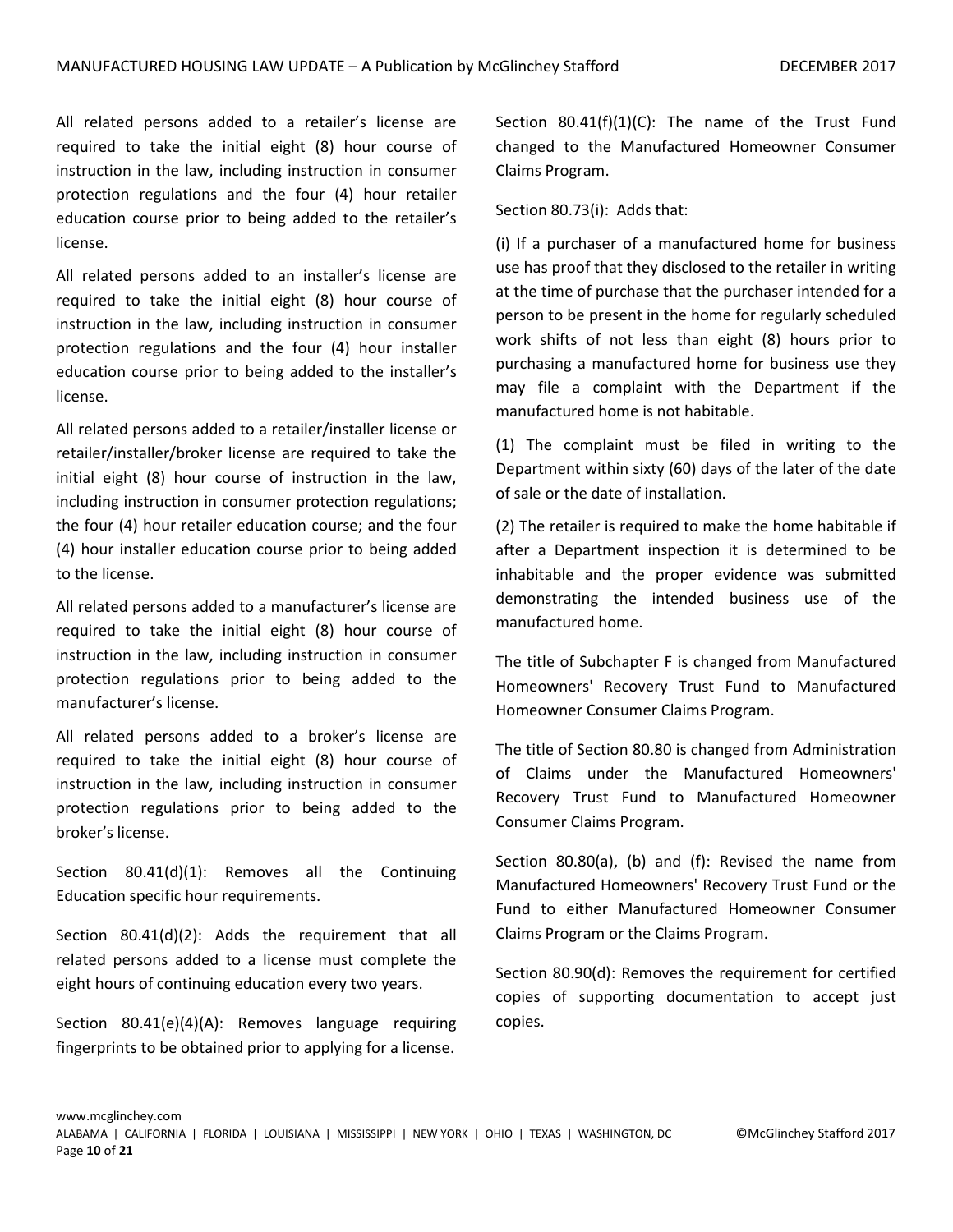Section 80.90(e): Includes the term Certificates of Attachment as automatically converting to the new document of title, the Statement of Ownership.

Section 80.90(j): Adds new subsection stating the executive director may require an affidavit of fact requesting additional documentation to accompany a statement of ownership application.

### **LENDING**

### **ADOPTED RULE New Jersey Appraisal fees**

# $\bigodot$

Effective 12/18/2017, this rule amends N.J. Admin. Code § 3:1-16.2(a)(3) to provide:

Appraisal fee: Defined as a fee charged to a borrower by a lender or broker to recover the direct cost of the fee charged by a duly credentialed real estate appraiser for an appraisal in connection with a mortgage loan application. An appraisal fee may be charged to a borrower by a residential mortgage lender or by a residential mortgage broker, but not by both in connection with the same mortgage loan application. The initial charge to the borrower may be based on a reasonable estimate, provided that any amount in excess of the direct cost of the appraisal performed by a duly credentialed appraiser is refunded to the borrower at or prior to closing. The direct cost of any subsequent appraisal may be charged to a borrower in connection with the same property subject to the same mortgage loan application only for good cause shown. In determining good cause for such purposes, the following factors shall be considered:

i. Any changed circumstances shown to materially affect the value of the appraised property;

ii. The period of time since any prior appraisal was performed in connection with the same property subject to the same mortgage loan application, provided no material delay was caused by the lender;

iii. Compliance with applicable Federal regulations; and

iv. Such other factors as may reasonably be deemed material to the specific determination.

Formerly, this subsection provided:

Appraisal fee: If the appraisal is performed and delivered by a third party appraiser, the fee shall not exceed the amount paid, or to be paid, directly to the party performing and delivering the appraisal. If the appraisal is performed and delivered in-house, the fee shall approximate the usual, customary and reasonable fee for comparable appraisals by third party appraisers based on a survey of such fees charged by lenders to be conducted annually by the Department and published in the New Jersey Register. If the appraisal is performed by a third party appraiser and delivered by an appraisal management company, the fee charged by the lender shall not exceed the amount charged by the appraisal management company and shall approximate the usual, customary and reasonable fee for comparable appraisals by third party appraisers based on a survey of such fees charged by lenders to be conducted annually by the Department and published in the New Jersey Register. The initial charge to the borrower may be based on a reasonable estimate, provided that any amount in excess of the amount authorized above in this paragraph is refunded to the borrower at or prior to closing.

### **WITHDRAWAL OF PROPOSED RULE HUD Floodplain management**



82 Fed. Reg. 60693 (12/22/2017).

In the November 2016 Manufactured Housing Law Update, we reported on HUD's intention to amend 24 CFR Parts 50, 55, 58, 200.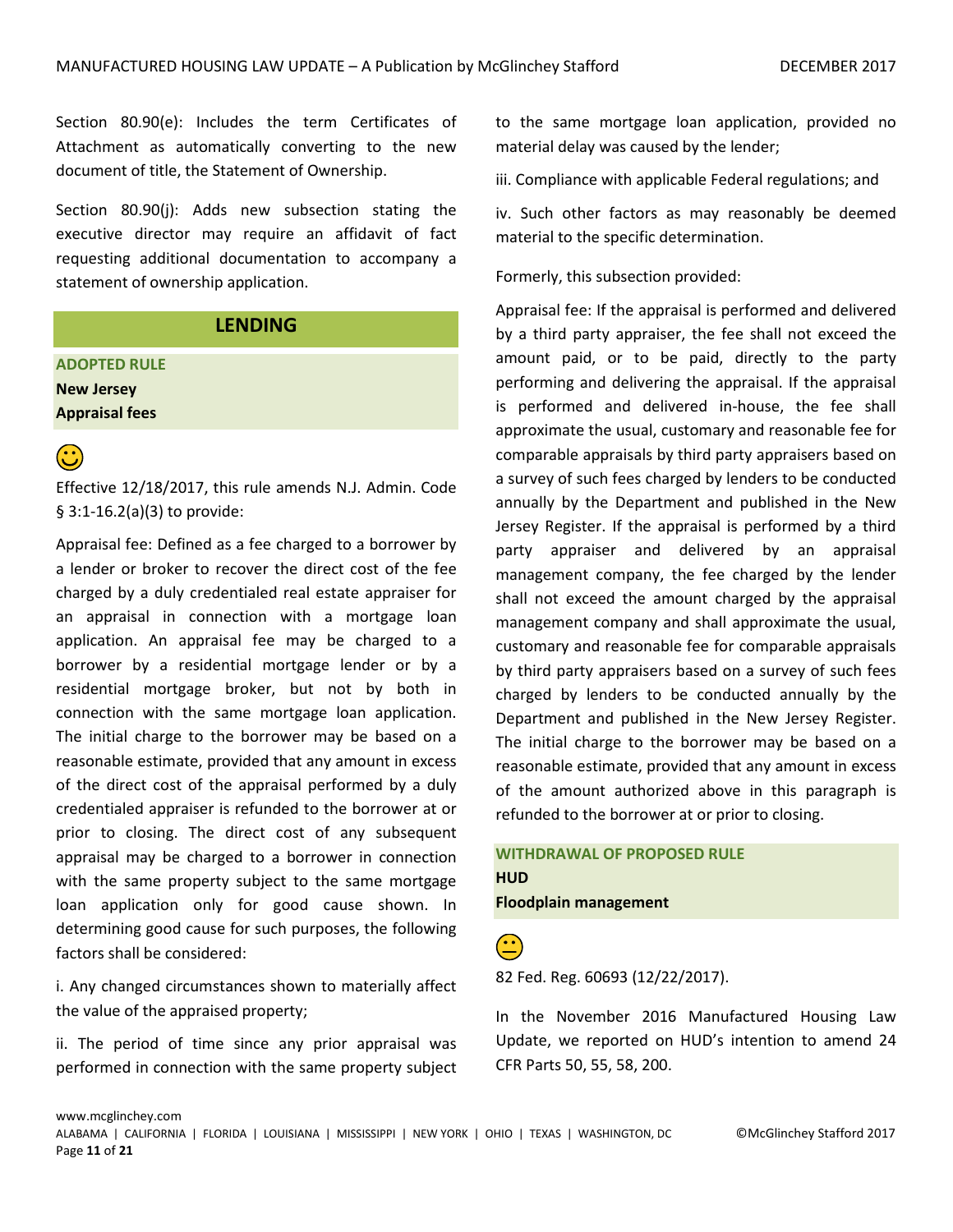HUD is withdrawing its proposed rules regarding Floodplain Management Protection of Wetlands; Minimum Property Standards for Flood Hazard. Exposure; Building to the Federal Flood Risk Management Standard.

**McGLINCHEY STAFFORD MEMORANDUM FHFA Duty to serve**



On December 18, 2017, the Federal Housing Finance Agency published the Enterprise Duty to Serve Underserved Markets Plans of Fannie Mae and Freddie Mac.

Our summary of the Plans is attached.

## **LICENSING**

### **LEGISLATION**

**Ohio Residential mortgage lending**



 **2017 OH H 199**. Enacted 12/22/2017. Effective 91st day after act is filed with Secretary of State.

This bill creates the Ohio Residential Mortgage Lending Act for the purpose of **regulating all non-depository residential mortgage lending, to limit the application of the current Mortgage Loan Law to unsecured loans and loans other than residential mortgage loans,** and to modify an exemption to the Ohio Consumer Installment Loan Act.

The bill amends Ohio Rev. Code Ann. § 9.02 to include "person registered as a mortgage lender under Chapter 1322 of the Revised Code" under the definition of "financial institution."

www.mcglinchey.com The bill amends Ohio Rev. Code Ann. § 1315.21 to provide that "Check-cashing business" does not include a person registered as a mortgage lender under Chapter 1322 of the Revised Code.

Ohio Rev. Code Ann. § 1319.12 has been amended to provide that "Collection agency" does not mean a person whose collection activities are confined to and directly related to the operation of another business, including, but not limited to, any registrant as defined in section 1321.51 of the Revised Code, or any person registered as a mortgage lender under Chapter 1322 of the Revised Code.

The bill amends Ohio Rev. Code Ann. § 1321.51 (regarding Second Mortgage Security Loans) to delete several definitions, including: broker, mortgage loan originator, residential mortgage loan, loan processor or underwriter.

Ohio Rev. Code Ann. § 1321.52 now provides that a registrant may make loans, other than a residential mortgage loan as defined in section 1322.01 of the Revised Code, on terms and conditions provided by sections 1321.51 to 1321.60 of the Revised Code.

The bill provides that a registrant may make unsecured loans and loans secured by other than residential real estate or a dwelling as those terms are defined in section 1322.01 of the Revised Code.

The bill amends Ohio Rev. Code Ann. § 1322.01 (under the Mortgage Broker chapter) to add definitions, including: "Administrative or clerical tasks," "Advertising," "Application," "Approved education course," "Approved test provider," "Borrower," "Branch office," "Control," "Dwelling" ("Dwelling" includes a single condominium unit, cooperative unit, mobile home, and trailer, if it is used as a residence, whether or not that structure is attached to real property), "Loan processor or underwriter."

"Mortgage" means the consensual interest in real property located in this state, including improvements to that property, securing a debt evidence by a mortgage,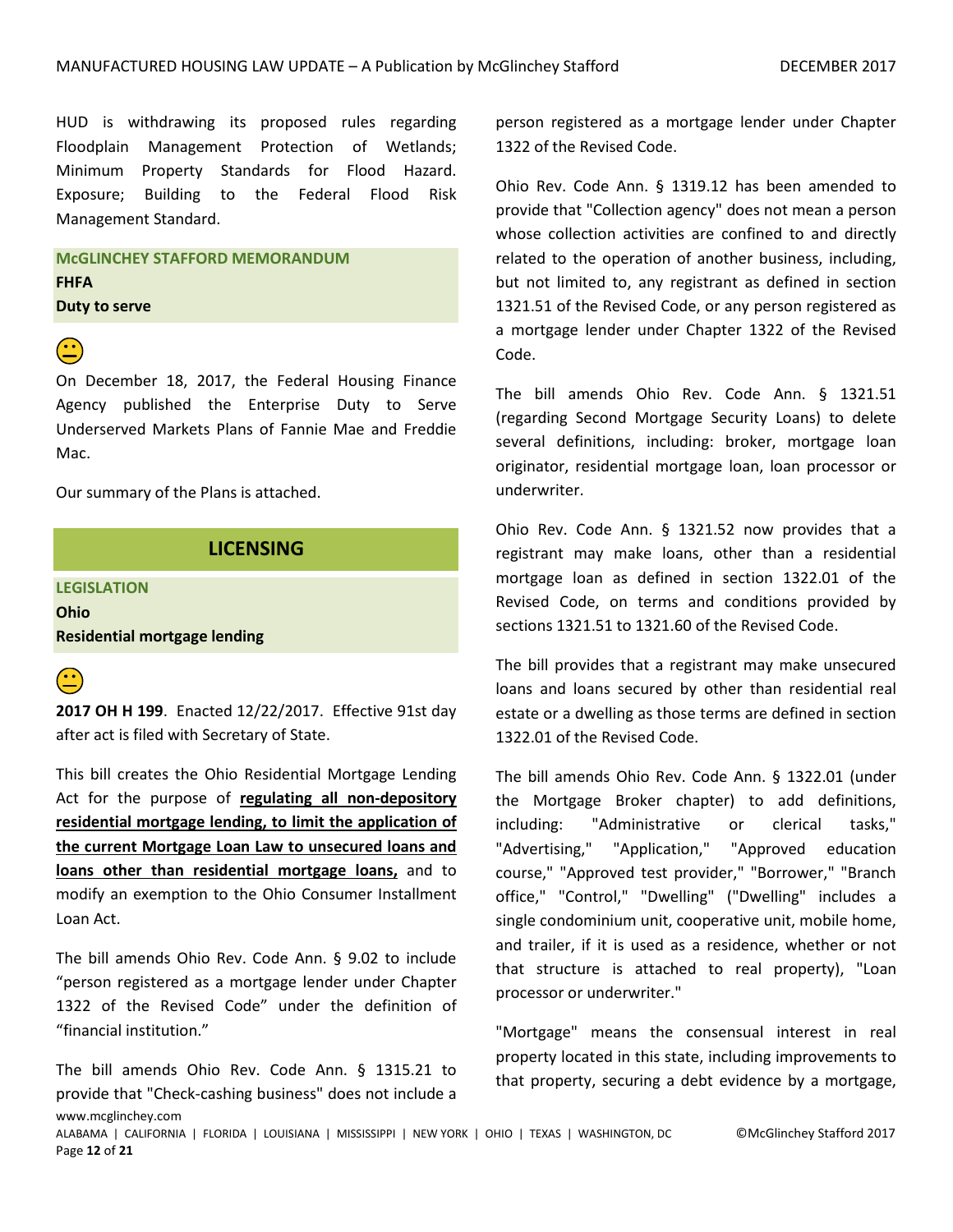trust indenture, deed of trust, or other lien on real property.

"Mortgage broker" means an entity that obtains, attempts to obtain, or assists in obtaining a mortgage loan for a borrower from a mortgage lender in return for consideration or in anticipation of consideration. For purposes of this division, "attempting to obtain or assisting in obtaining" a mortgage loan includes referring a borrower to a mortgage lender, soliciting or offering to solicit a mortgage loan on behalf of a borrower, or negotiating or offering to negotiate the terms or conditions of a mortgage loan with a mortgage lender on behalf of a borrower.

"Mortgage lender" means an entity that consummates a residential mortgage loan, advances funds, offers to advance funds, or commits to advancing funds for a residential mortgage loan applicant.

The bill provides that "Residential real estate" means any real property located in this state upon which is constructed a dwelling or upon which a dwelling is intended to be built within a two-year period, subject to 24 C.F.R. 3500.5(b)(4). For purposes of this division, a borrower's intent to build a dwelling within a two-year period is presumed unless the borrower has submitted a written, signed statement to the contrary.

Ohio Rev. Stat. Ann. § 1322.04 has been added to provide that this chapter does not apply to any of the following:

(A) Any entity chartered and lawfully doing business under the authority of any law of this state, another state, or the United States as a bank, savings bank, trust company, savings and loan association, or credit union, or a subsidiary of any such entity, which subsidiary is regulated by a federal banking agency and is owned and controlled by a depository institution;

(B) A consumer reporting agency that is in substantial compliance with the "Fair Credit Reporting Act," 84 Stat. 1128, 15 U.S.C. 1681a, as amended;

(C) Any political subdivision, or any governmental or other public entity, corporation, instrumentality, or agency, in or of the United States or any state;

(D) A college or university, or controlled entity of a college or university, as those terms are defined in section 1713.05 of the Revised Code;

(E) Any entity created solely for the purpose of securitizing loans secured by an interest in real estate, provide the entity does not service the loans. As used in this division, "securitizing" means the packaging and sale of mortgage loans as a unit for sale as investment securities, but only to the extent of those activities.

(F) Any person engaged in the retail sale of manufactured homes, mobile homes, or industrialized units if, in connection with obtaining financing by others for those retail sales, the person only assists the borrower by providing or transmitting the loan application and does not do any of the following:

(1) Offer or negotiate the residential mortgage loan rates or terms;

(2) Provide any counseling with borrowers about residential mortgage loan rates or terms;

(3) Receive any payment or fee from any company or individual for assisting the borrower to obtain or apply for financing to purchase the manufactured home, mobile home, or industrialized unit;

(4) Assist the borrower in completing the residential mortgage loan application.

(G) A bona fide nonprofit organization that is recognized as tax exempt under  $26$  U.S.C.  $501(c)(3)$  and whose primary activity is the construction, remodeling, or rehabilitation of homes for use by low-income families, provided that the organization makes no-profit mortgage loans or mortgage loans at zero per cent interest to low income families and no fees accrue directly to the organization from those mortgage loans and that the United States department of housing and urban development does not deny this exemption;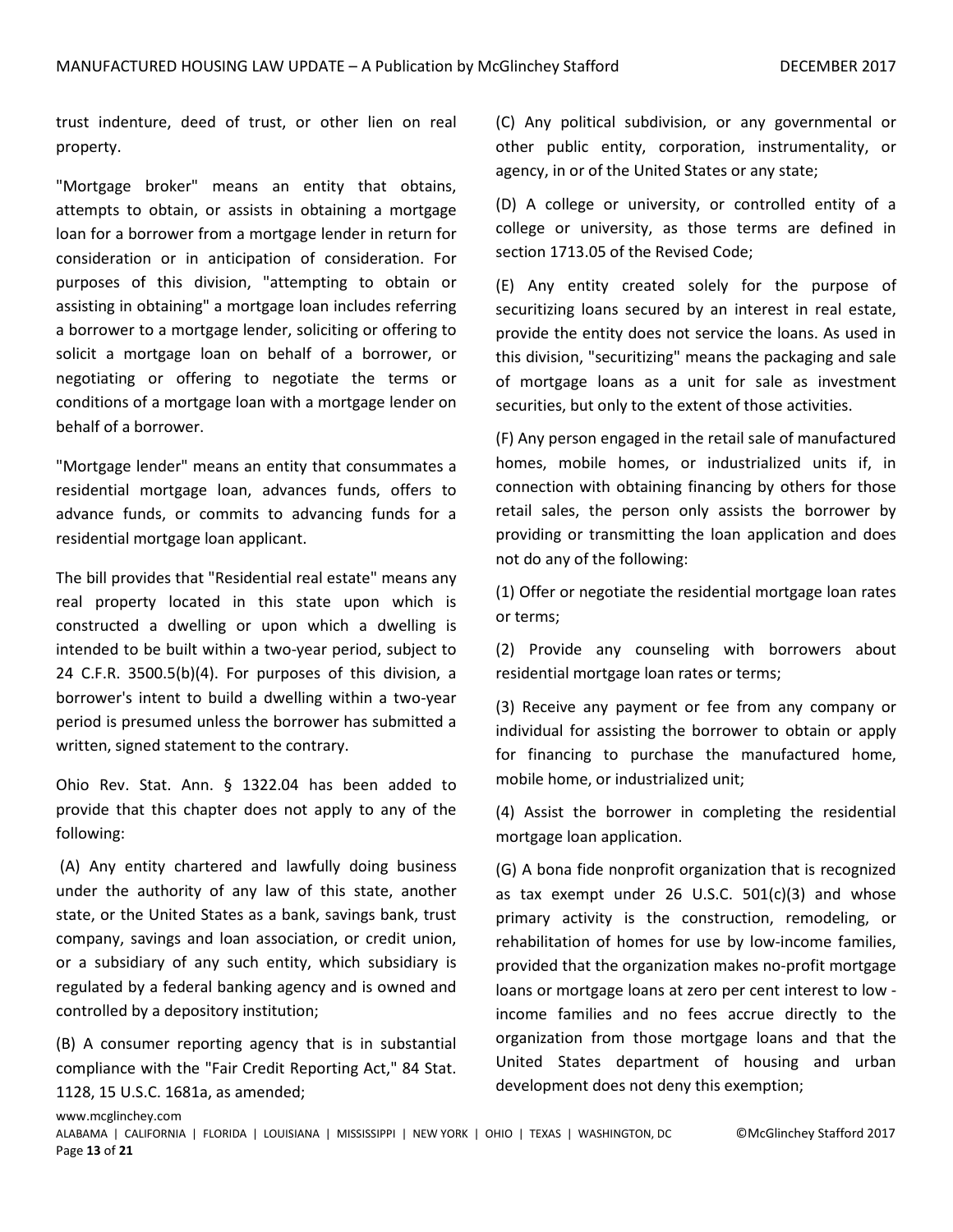(H) A credit union service organization, provided that the organization utilizes services provided by registered mortgage loan originators or that it holds a valid letter of exemption issued by the superintendent of financial institutions under division (B)(1) of section 1322.05 of the Revised Code.

(I) A depository institution not otherwise required to be licensed under this chapter that voluntarily makes a filing on the nationwide mortgage licensing system and registry as an exempt entity for the purpose of licensing loan originators exclusively associated with the institution and that holds a valid letter of exemption issued by the superintendent pursuant to division (B)(1) of section 1322.05 of the Revised Code.

The bill amends Ohio Rev. Stat. Ann, § 1322.07 (formerly, § 1322.02), to provide that no person, on the person's own behalf or on behalf of any other person, shall act as a mortgage lender or mortgage broker (adding, mortgage lender) without first having obtained a certificate of registration from the superintendent of financial institutions for the principal office and every branch office (formerly, "every office") to be maintained by the person for the transaction of business as a mortgage lender or mortgage broker in this state. A registrant shall maintain an office location (deleting "in this state") for the transaction of business as a mortgage lender or mortgage broker in this state.

No individual shall act as a mortgage loan originator without first having obtained a license from the superintendent. A mortgage loan originator shall be employed by or associated with a mortgage lender, mortgage broker, or entity holding a valid letter of exemption under division (B)(1) of section 1322.05 of the Revised Code, but shall not be employed by or associated with more than one registrant or entity holding a valid letter of exemption under division (B)(1) of section 1322.05 of the Revised Code at any one time.

The bill amends the information required for an application in Ohio Rev. Code Ann. § 1322.09 (formerly, § 1322.03).

The bill amends Ohio Rev. Code Ann. § 1322.10 (formerly, § 1322.04) to allow for reinstatement if the applicant, no not later than forty-five days after the renewal deadline (formerly, no not later than the thirtyfirst day of January), submits the renewal fee or additional fee and a one-hundred-dollar penalty to the superintendent.

The bill adds Ohio Rev. Stat. Ann. § 1322.12 to provide that each registrant or entity holding a valid letter of exemption under division (B) (1) of section 1322.05 of the Revised Code shall designate an employee or owner of that registrant's business as the operations manager. The operations manager shall be responsible for the management, supervision, and control of a particular location.

To be eligible for such a designation, an employee or owner shall have at least three years of experience as a mortgage loan originator or registered mortgage loan originator. While acting as the operations manager, the employee or owner shall be licensed as a mortgage loan originator under this chapter and shall not be employed by any other mortgage lender or mortgage broker.

The bill amends the requirements for an MLO license in Ohio Rev. Stat. Ann. § 1322.20 (formerly, § 1322.031).

Ohio Rev. Stat. Ann. § 1322.29 has been added to provide that:

(A) A registrant or entity holding a valid letter of exemption under division (B) (1) of section 1322.05 of the Revised Code shall supervise all business of a mortgage loan originator conducted at the principal office, any branch office, or other location used by the individual mortgage loan originator.

(B) If a mortgage loan originator's employment or association is terminated for any reason, the licensee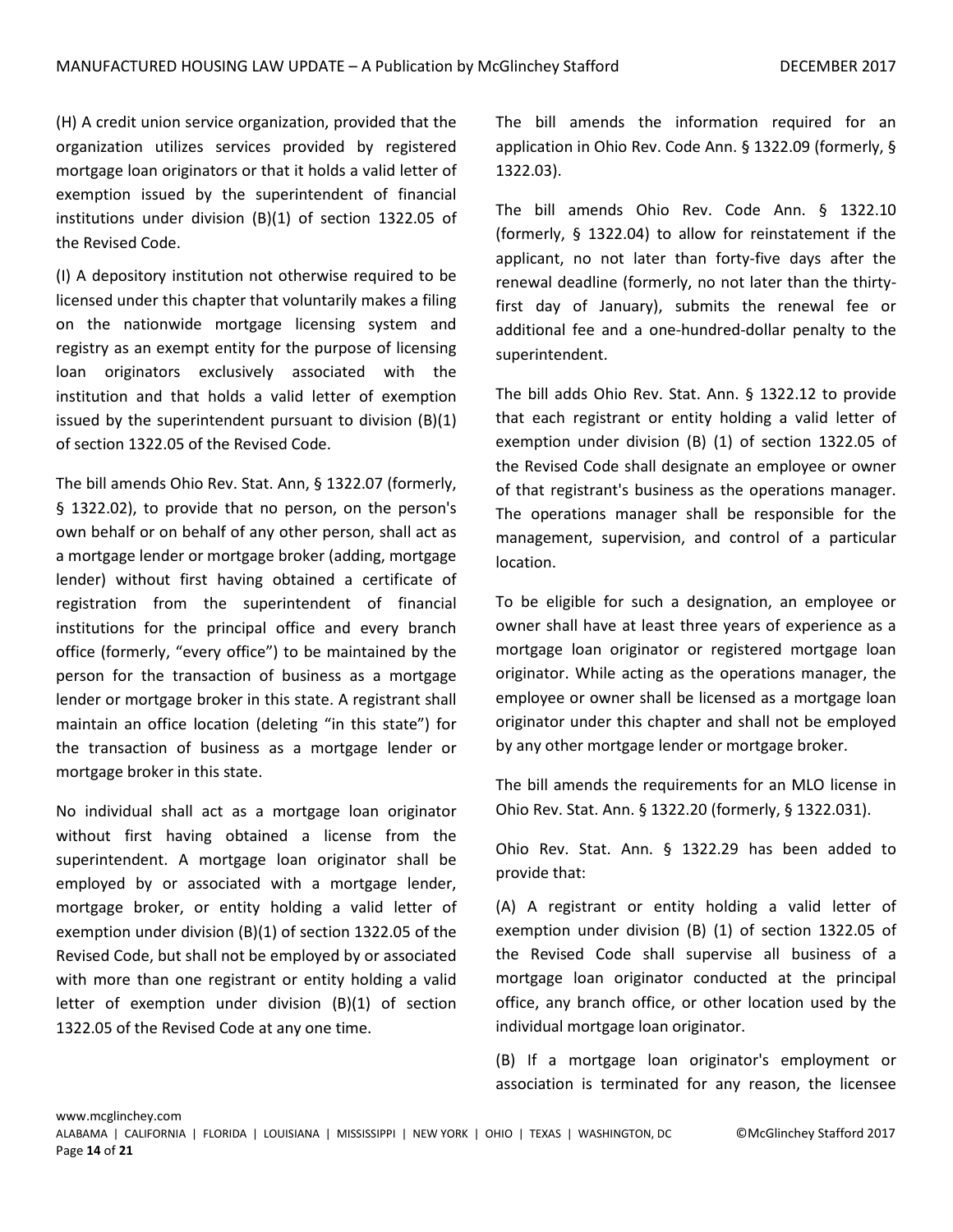may request the transfer of the license to another mortgage lender or mortgage broker by submitting a transfer application, along with a fifteen-dollar fee and any fee required by the national mortgage licensing system and registry, to the superintendent of financial institutions or may request the superintendent in writing to hold the license in escrow. Any licensee whose license is held in escrow shall cease activity as a mortgage loan originator. A licensee whose license is held in escrow shall be required to apply for renewal annually and to comply with the annual continuing education requirement.

(C) A registrant may employ or be associated with a mortgage loan originator on a temporary basis pending the transfer of the mortgage loan originator's license to the registrant, if the registrant receives written confirmation from the superintendent that the mortgage loan originator is licensed under this chapter.

(D) Notwithstanding divisions (A) to (C) of this section, if a licensee is employed by or associated with a person or entity holding a valid letter of exemption under division (B)(1) of section 1322.05 of the Revised Code, all of the following apply:

(1) The licensee shall maintain and display a copy of the mortgage loan originator license at the office where the licensee principally transacts business.

www.mcglinchey.com (2) If the mortgage loan originator's employment or association is terminated, the mortgage loan originator shall notify the superintendent within five business days after termination. The licensee may request the transfer of the license to another person or entity holding a valid letter of exemption under division (B)(1) of section 1322.05 of the Revised Code by submitting a transfer application, along with a fifteen-dollar fee and any fee required by the national mortgage licensing system and registry, to the superintendent or may request the superintendent in writing to hold the license in escrow. A licensee whose license is held in escrow shall cease activity as a mortgage loan originator. A licensee whose license is held in escrow shall be required to apply for renewal annually and to comply with the annual continuing education requirement.

(E) A licensee may seek to be employed by or associated with a registrant or a person or entity holding a valid letter of exemption under division (B)(1) of section 1322.05 of the Revised Code, if the mortgage lender, mortgage broker, or person or entity receives written confirmation from the superintendent that the mortgage loan originator is licensed under this chapter.

The bill adds Ohio Rev. Stat. Ann. § 1322.30 to provide that a registrant may contract for and receive interest at any rate or rates agreed upon or consented to by the parties to the dwelling secured loan or mortgage, but not exceeding an annual percentage rate of twenty-five per cent.

The bill amends Ohio Rev. Stat. Ann. § 1322.42 (formerly, 1322.075) to provide that (A)(1) No registrant or licensee or person required to be registered or licensed under this chapter shall refer a buyer to any settlement service provider, including any title insurance company, that has an affiliated business arrangement with the registrant, licensee, or person without providing the buyer with written notice as required by rule adopted by the superintendent.

Formerly, this section provided that: (A) No registrant or licensee or person required to be registered or licensed under sections 1322.01 to 1322.12 of the Revised Code shall refer a buyer to any settlement service provider, including any title insurance company without providing the buyer with written notice disclosing all of the following:

(1) Any business relationship that exists between the registrant, licensee, or person required to be registered or licensed under sections 1322.01 to 1322.12 of the Revised Code, and the provider to which the buyer is being referred, and any financial benefit that the registrant, licensee, or person may be provided because of the relationship;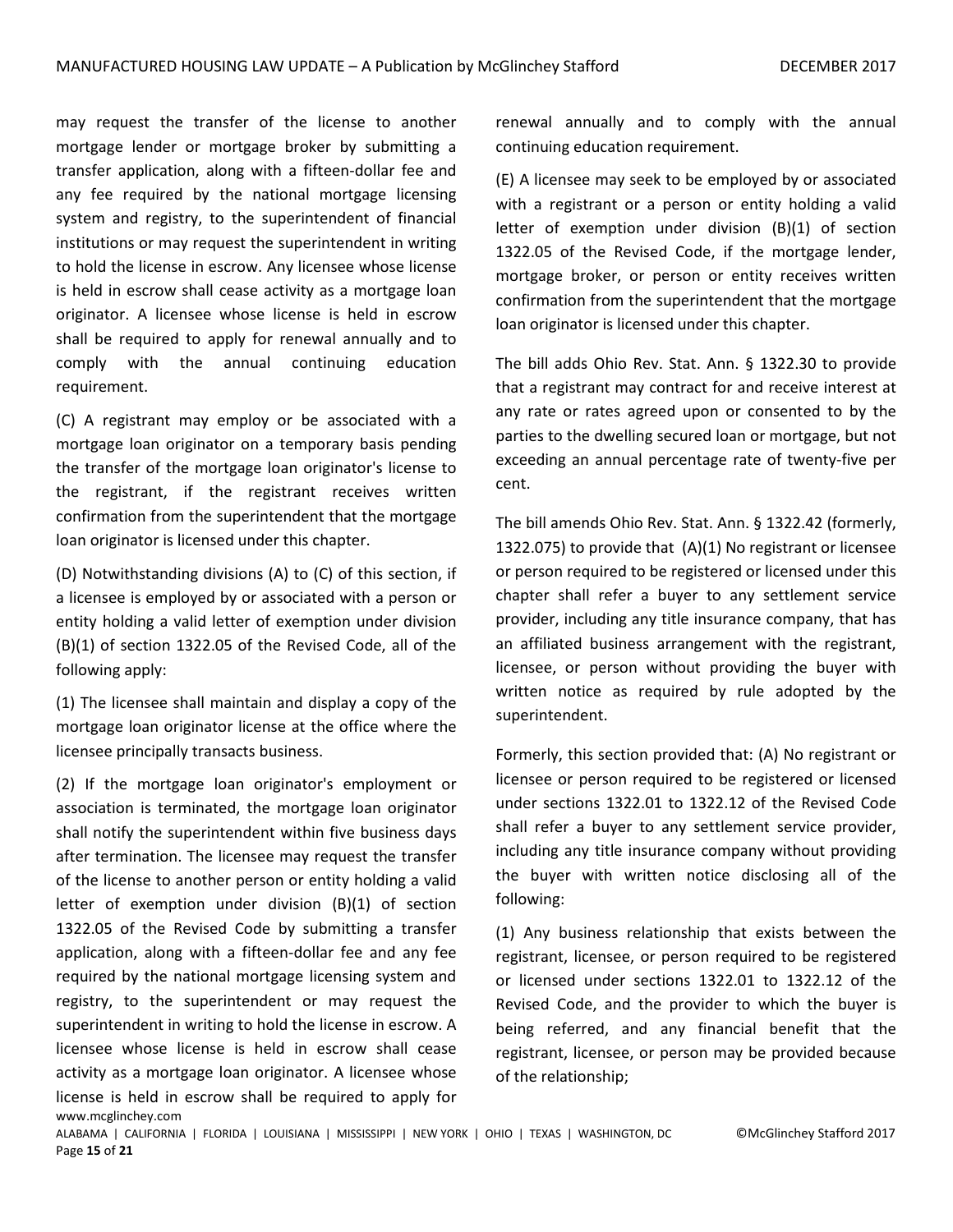(2) The percentage of ownership interest the registrant, licensee, or person required to be registered or licensed under sections 1322.01 to 1322.12 of the Revised Code has in the provider to which the buyer is being referred;

(3) The estimated charge or range of charges for the settlement service listed;

(4) The following statement, printed in boldface type of the minimum size of sixteen points: "There are frequently other settlement service providers available with similar services. You are free to shop around to determine that you are receiving the best services and the best rate for these services."

Ohio Rev. Code Ann. § 1322.43 has been added to provide that no registrant and entity holding a valid letter of exemption under division (B) (1) of section 1322.05 of the Revised Code, through its operations manager or otherwise, shall fail to do either of the following:

(A) Reasonably supervise a mortgage loan originator or any other person associated with the registrant;

(B) Establish reasonable procedures designed to avoid violations of any provision of this chapter or the rules adopted under this chapter, or violations of applicable state and federal consumer and lending laws or rules, by mortgage loan originators or any other person associated with the registrant.

Ohio Rev. Code Ann. § 1322.45 (formerly, § 1322.081) has been amended to provide that the superintendent shall not require a separate account for deposit of buyer funds.

www.mcglinchey.com The bill amends Ohio Rev. Code Ann. § 1322.46 (formerly, § 1322.09) to provide that a registrant or mortgage loan originator shall disclose in any printed, televised, broadcast, electronically transmitted, or published advertisement relating to the registrant's or mortgage loan originator's services, including on any electronic site accessible through the internet, the business name of the registrant or mortgage loan originator and the unique identifier of the registrant or mortgage loan originator.

Formerly, this section provided that a mortgage broker or loan originator shall disclose in any printed, televised, broadcast, electronically transmitted, or published advertisement relating to the mortgage broker's loan originator's services, including on any electronic site accessible through the internet, the name and street address of the mortgage broker or loan originator and the number designated on the certificate of registration or license that is issued to the mortgage broker or loan originator by the superintendent of financial institutions under sections 1322.01 to 1322.12 of the Revised Code.

The bill adds Ohio Rev. Code Ann. § 1322.56 to provide that the superintendent of financial institutions may adopt, in accordance with Chapter 119 of the Revised Code, any rule necessary to comply with the requirements of the nationwide mortgage licensing system and registry, including requirements pertaining to all of the following:

(A) Payment of nonrefundable fees to apply for, maintain, and renew licenses through the nationwide mortgage licensing system and registry;

(B) Renewal or reporting dates;

(C) Procedures to amend or to surrender a license;

(D) Any other activity necessary for participation in the nationwide mortgage licensing system and registry.

The bill adds that the Superintendent of Financial Institutions may take actions necessary to ensure full compliance with this act, including actions to facilitate the transition of existing registrants and licensees and those persons holding valid letters of exemption as of the effective date of this act.

Persons holding a valid mortgage lender certificate of registration or mortgage loan originator license issued under sections 1321.51 to 1321.60 of the Revised Code as of the effective date of this act and persons holding a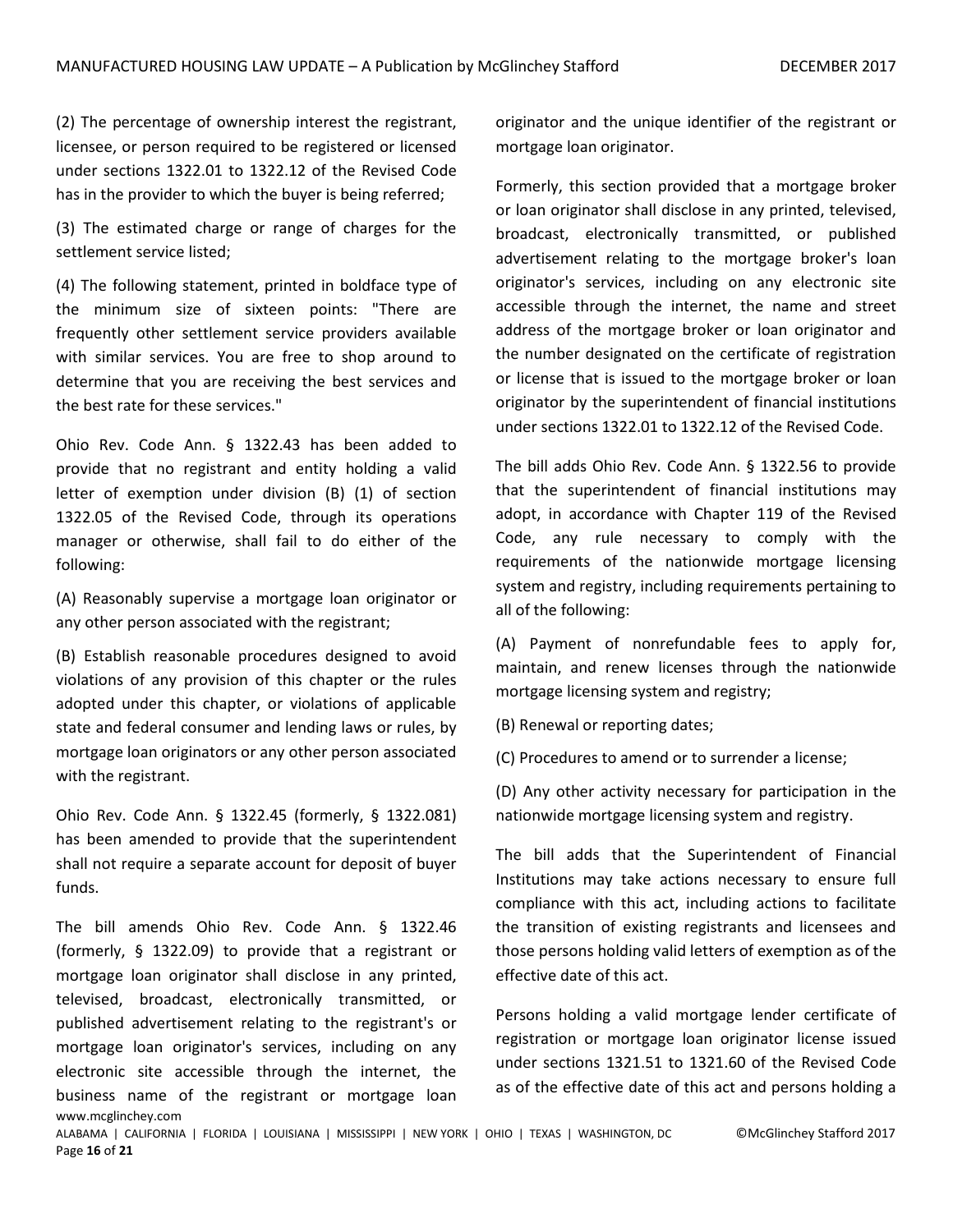valid mortgage broker certificate of registration or loan originator license issued under Chapter 1322 of the Revised Code as of the effective date of this act, shall not be required to be registered or licensed under section 1322.07 or 1322.20 of the Revised Code, as amended, until the first renewal of that certificate of registration or license after that date. The Superintendent may treat the applications submitted by those persons as renewal applications, and may use prior application materials as the basis for issuing registrations, licenses, and letters of exemption after the effective date of this act.

#### **LEGISLATION**

**Pennsylvania Mortgage servicers**

 **2017 PA S 751**. Enacted 12/22/2017. Effective immediately.

This bill amends 7 Pa. Con. Stat. § 6102 to provide that "administrative or clerical tasks" means the receipt, collection and distribution of information common for the processing, servicing (adding, servicing) or underwriting of a mortgage loan and communication with a consumer to obtain information necessary for the processing, servicing or underwriting of a mortgage loan.

"Billing cycle," in respect to open-end mortgage loans, means the time interval between periodic billing dates as established by the mortgage note and subsequent modification to the obligation (adding, as established by the mortgage note and subsequent modification to the obligation). A billing cycle shall be considered to be a monthly cycle if the closing date of the cycle is the same date each month or does not vary by more than four days from that date.

The bill provides that "Clerical or support duties" does not include communications regarding offering or negotiating mortgage servicing terms.

The bill adds that "Delinquent" means the date when an amount sufficient to cover a periodic payment of principal, interest and, if applicable, escrow becomes due and unpaid, and lasts until the time no periodic payment is due and unpaid, notwithstanding if the borrower is afforded a period after the due date to pay before the servicer assesses a late fee.

"Loss mitigation option" is an alternative to foreclosure offered by the owner, holder or assignee of a delinquent mortgage loan that is made available through the servicer to the borrower.

The bill provides that "mortgage loan business" includes the servicing of mortgage loans.

"Mortgage servicer" is a person who engages in the mortgage loan business by directly or indirectly servicing a mortgage loan.

"Service mortgage loan" means collecting or remitting payment (formerly, "for another), or the right to collect or remit payments (formerly, "for another"), of principal, interest, tax, insurance or other payment under a mortgage loan.

"Single point of contact" means an individual or team of personnel, each of whom has the ability and authority to discuss mortgage loan mitigation options with a borrower on behalf of a mortgage servicer. The mortgage servicer shall ensure that each member of the team is knowledgeable about the borrower's situation and current status.

7 Pa. Con. Stat. § 6111 has been amended to require a license to act as a mortgage servicer.

A mortgage lender may act as a mortgage servicer without a separate mortgage servicer license for mortgage loans the mortgage lender has originated, negotiated and owns.

A person only licensed as a mortgage servicer may only perform the services of a mortgage servicer.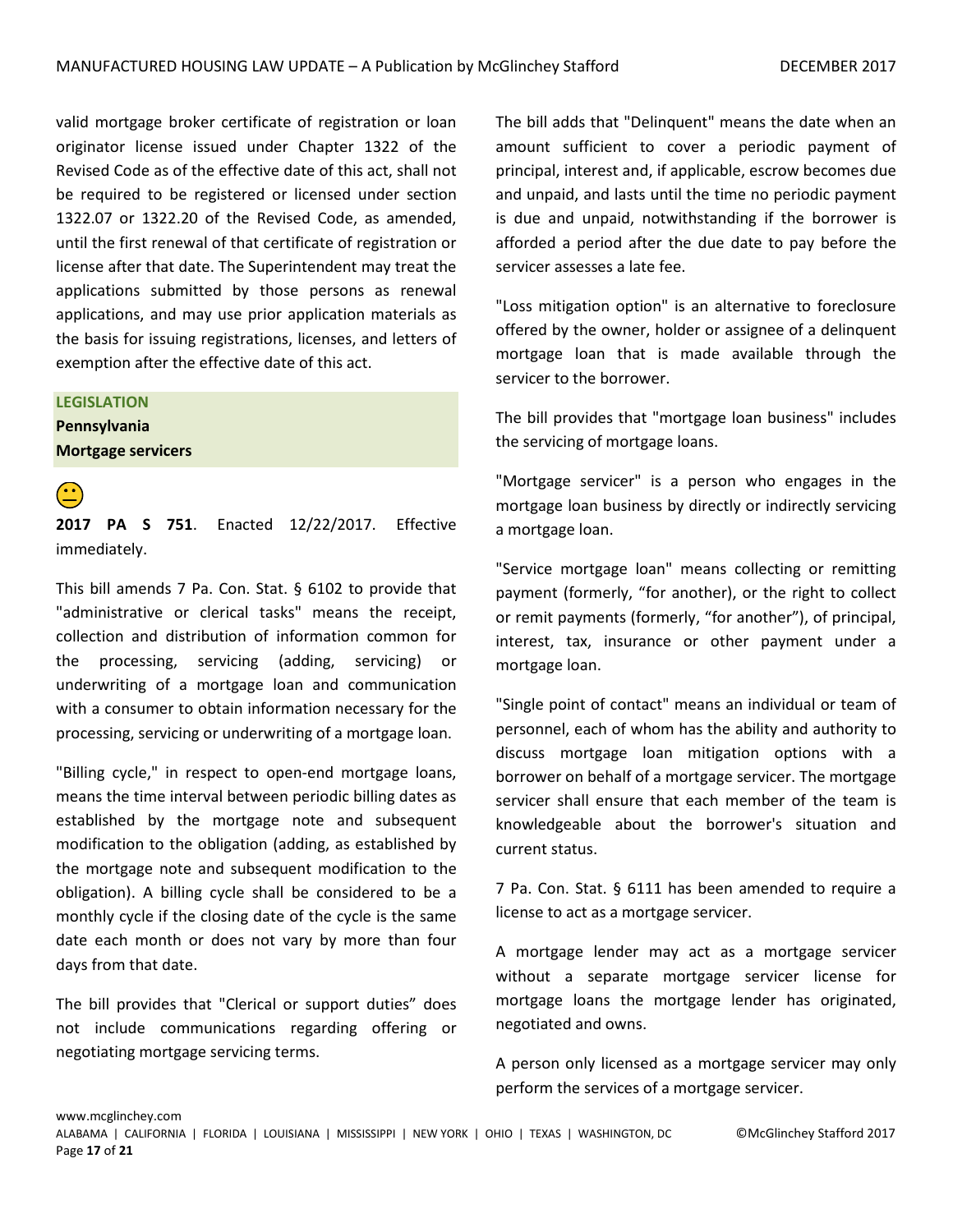The bill amends 7 Pa. Con. Stat. § 6112 to provide a licensing exemption for a person who services less than four mortgage loans in a calendar year, unless determined to be engaged in the mortgage loan business by the department.

The bill also exempts an individual or entity licensed under the Money Transmission Business Licensing Law, if the individual or entity only engages in the mortgage loan business to the extent funds are transmitted from a mortgagor to make mortgage payments on behalf of the mortgagor in order to exceed regularly scheduled minimum payment obligations under the terms of the indebtedness.

The bill amends 7 Pa. Con. Stat. § 6121 to provide that, for a mortgage servicer, if a mortgage loan is paid in full and, in the case of an open-end mortgage, a mortgage lender is no longer obligated to make future advances to the consumer, the mortgage servicer shall act in good faith to do all of the following:

(i) Request the mortgage holder release the lien on the dwelling or residential real estate and cancel the same of record and, at the time the mortgage loan agreement or promissory note evidencing the mortgage loan is returned, deliver to the consumer good and sufficient assignment, releases or other certificate, instrument or document as may be necessary to evidence the release.

(ii) Request the mortgage holder cancel any insurance provided in connection with the mortgage loan and refund to the borrower, in accordance with regulations promulgated by the Insurance Department, any unearned portion of the premium for the insurance.

(iii) If a mortgage holder has delegated the responsibility to record satisfaction of security instruments to a mortgage servicer, the mortgage servicer shall be treated as a mortgage holder for purposes of satisfying the conditions of subparagraph (i) or (ii).

7 Pa. Con. Stat. § 6122 has been amended to provide that, if they are in compliance with the provisions of this chapter, mortgage lenders shall have the power and authority to service first and secondary mortgage loans that are originated, negotiated and owned by the mortgage lender.

If a mortgage servicer is in compliance with this chapter, the mortgage servicer shall have the power and authority to collect and remit for a lender, mortgagee, note owner, note holder, trustee or primary beneficiary of a residential mortgage loan payment of principal, interest or an amount to be placed into escrow for any combination of the payment of insurance, hazard insurance or taxes.

The bill amends 7 Pa. Con. Stat. § 6123 to provide that a licensee engaging in the mortgage servicer business shall not fail to establish or attempt to establish a single point of contact with whom a borrower can communicate about foreclosure matters or loss mitigation options later than the 36th day of a borrower's delinquency, unless contact is inconsistent with applicable bankruptcy law or court order.

The bill amends 7 Pa. Con. Stat. § 6131 to provide that the department shall issue a mortgage servicer license under this chapter if the applicant has:

(1) Been approved by or meets the current eligibility criteria for approval as a residential mortgage loan servicer of at least one Federal Government-sponsored entity, government corporation or Federal agency.

(2) Established a minimum net worth of \$250,000 at the time of application and maintains the minimum net worth.

(3) Been approved for and maintains as a licensee fidelity bond coverage in accordance with the guidelines established by the Federal National Mortgage Association or the Federal Home Loan Mortgage Corporation.

(4) Obtained and maintains a surety bond in an amount that will provide coverage for the mortgage servicer in a form acceptable to the department prior to the issuance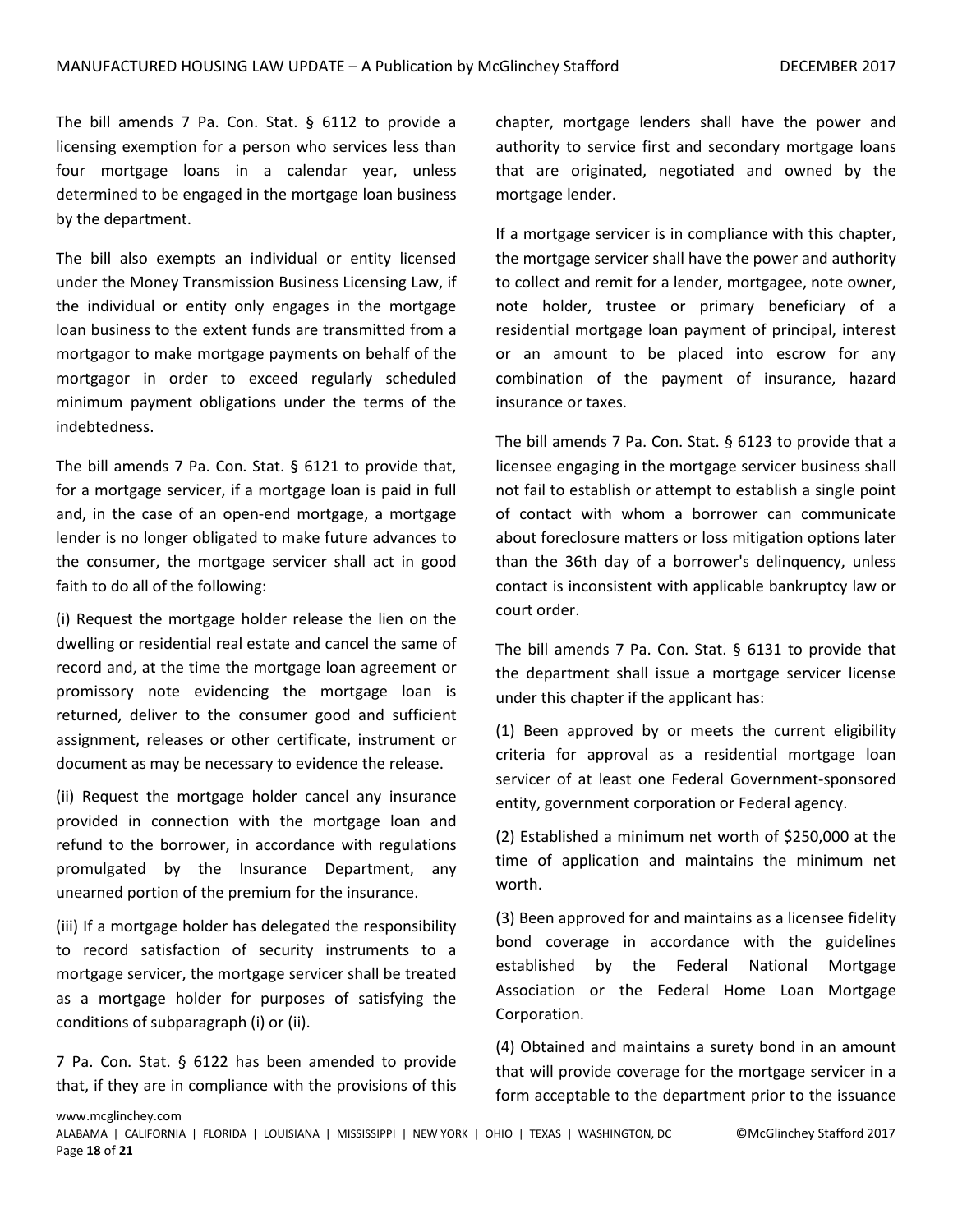of the license, from a surety company authorized to do business in this Commonwealth. The following shall apply:

(i) The amount of the bond shall be \$500,000.

(ii) The bond shall run to the Commonwealth and shall be for the use of the Commonwealth and for the use of consumer who is injured by the acts or omissions of the licensee's mortgage originators that are related to the mortgage loan business regulated under this chapter. A bond shall not comply with the requirements of this section unless the bond contains a provision that the bond shall not be canceled for any cause unless notice of intention to cancel is given to the department at least 30 days, excluding legal holidays, Saturdays and Sundays, before the day upon which cancellation shall take effect. Cancellation of the bond shall not invalidate the bond regarding the period of time the bond was in effect.

(5) Designated an individual as the qualifying individual for the principal place of business.

7 Pa. Con. Stat. § 6132 has been amended to provide for license fees for mortgage servicers: \$2,500 for the principal place of business and an additional fee of \$1,250 for each branch location.

Renewal fees are \$1,000 for the principal place of business and an additional fee of \$500 for each branch location.

The bill adds 7 Pa. Cons. Stat. § 6141 to provide:

(a) Regulatory coordination. In order to implement this chapter as applicable to mortgage servicers, the following apply:

(1) Subject to paragraph (2), the department shall promulgate regulations which effectively incorporate the Consumer Financial Protection Bureau's mortgage servicer regulations at 12 CFR Pt. 1024, Subpt. C (relating to mortgage servicing), other than 12 CFR 1024.30 (relating to scope).

(2) When the Federal regulations under paragraph (1) are altered, the department shall promulgate regulations making the appropriate incorporation.

(3) Regulations under this subsection shall not be subject to any of the following:

(i) Sections 201, 202, 203, 204 and 205 of the act of July 31, 1968 (P.L.769, No.240), referred to as the Commonwealth Documents Law.

(ii) Sections 204(b) and 301(10) of the act of October 15, 1980 (P.L.950, No.164), known as the Commonwealth Attorneys Act.

(iii) The act of June 25, 1982 (P.L.633, No.181), known as the Regulatory Review Act.

(b) Failure of regulatory coordination.--If an alteration of Federal regulations under subsection (a)(2) results in a complete lack of Federal regulations in the area, all of the following apply:

(1) The version of the Pennsylvania regulations in effect at the time of the alteration shall remain in effect for two years.

(2) During the time period under paragraph (1), the department shall promulgate replacement regulations.

The addition of 7 Pa. Cons. Stat. § 6141 takes place immediately. The remainder of this act shall take effect upon the effective date of regulations promulgated under 7 Pa.C.S. § 6141.

## **MANUFACTURING**

**WITHDRAWAL OF FINAL RULE EPA**

**Formaldehyde** 



82 Fed. Reg. 57874 (12/08/2017).

40 CFR Part 770.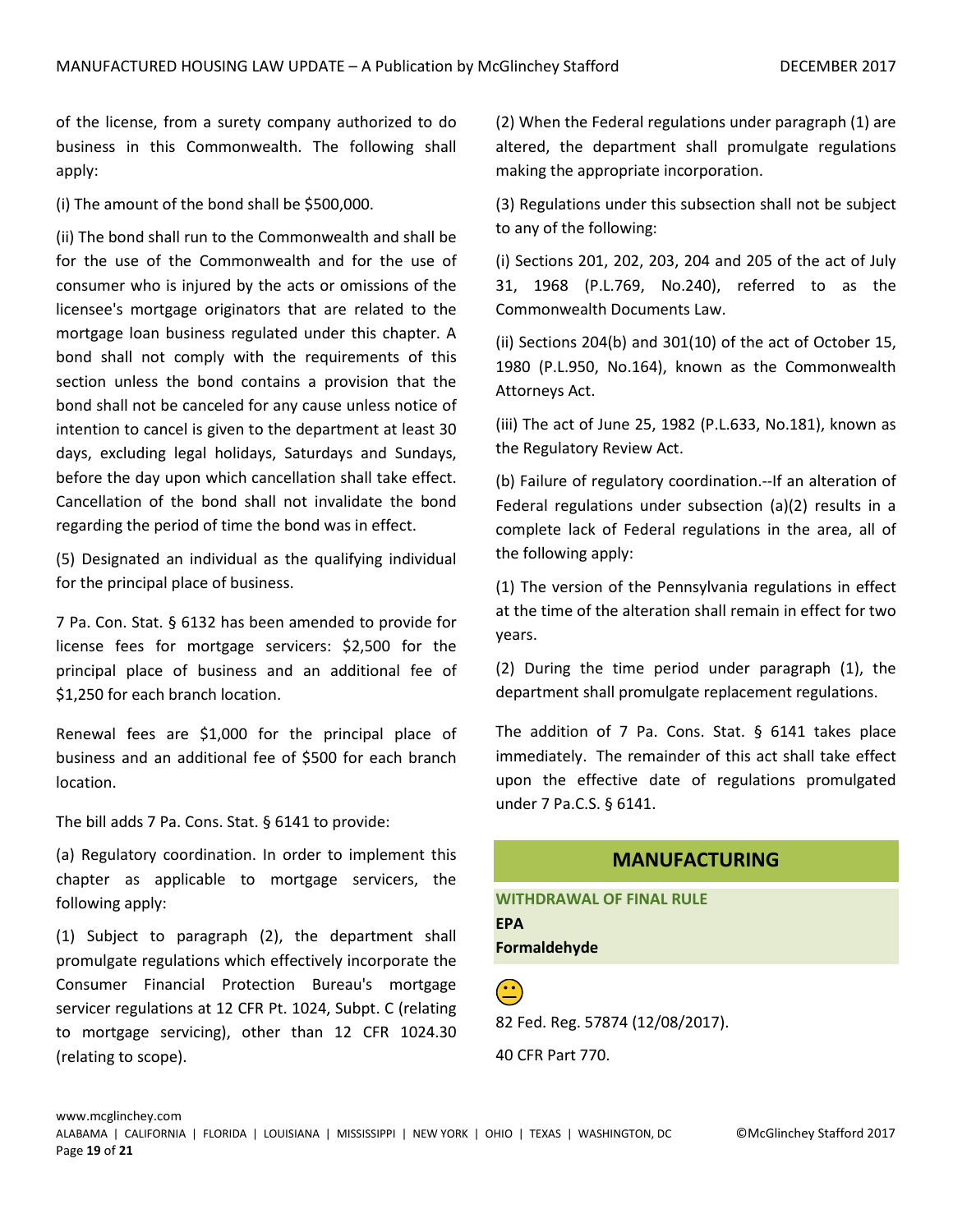In the Federal Register of October 25, 2017, EPA published both a direct final rule and proposed rule to update the voluntary consensus standards that originally were published in the Toxics Substances Control Act (TSCA) Title VI formaldehyde emission standards for composite wood products final rule on December 12, 2016. In addition, in the direct final rule and proposed rule the EPA amended the testing requirements for panel producers and third-party certifiers establishing correlation between approved quality control test methods and either the ASTM E1333-14 test chamber, or, upon showing equivalence, the ASTM D6007-14 test chamber. As noted in the direct final rule, if EPA received adverse comment on the proposed amendments, the Agency would publish a timely withdrawal of the direct final rule in the Federal Register informing the public that the direct final action will not take effect. The Agency did receive adverse comment on the proposed rule amendments, and is therefore withdrawing the direct final rule and will instead proceed with a final rule based on the proposed rule after considering all public comments.

### **TITLING AND PERFECTION**

**ADMINISTRATIVE OPINION South Carolina Electronic titling fees**



Administrative Opinion No. 2.202, 3.303-1702.

Issued 12/12/2017.

The Department of Consumer Affairs has concluded that the DMV required fee for electronic filing of liens and titles, pursuant to 2015 SC H 5089, is a permissible additional charge and may be passed on to the consumer in a credit transaction; however, fees assessed by a third party or for implementing an in-house interface cannot be.